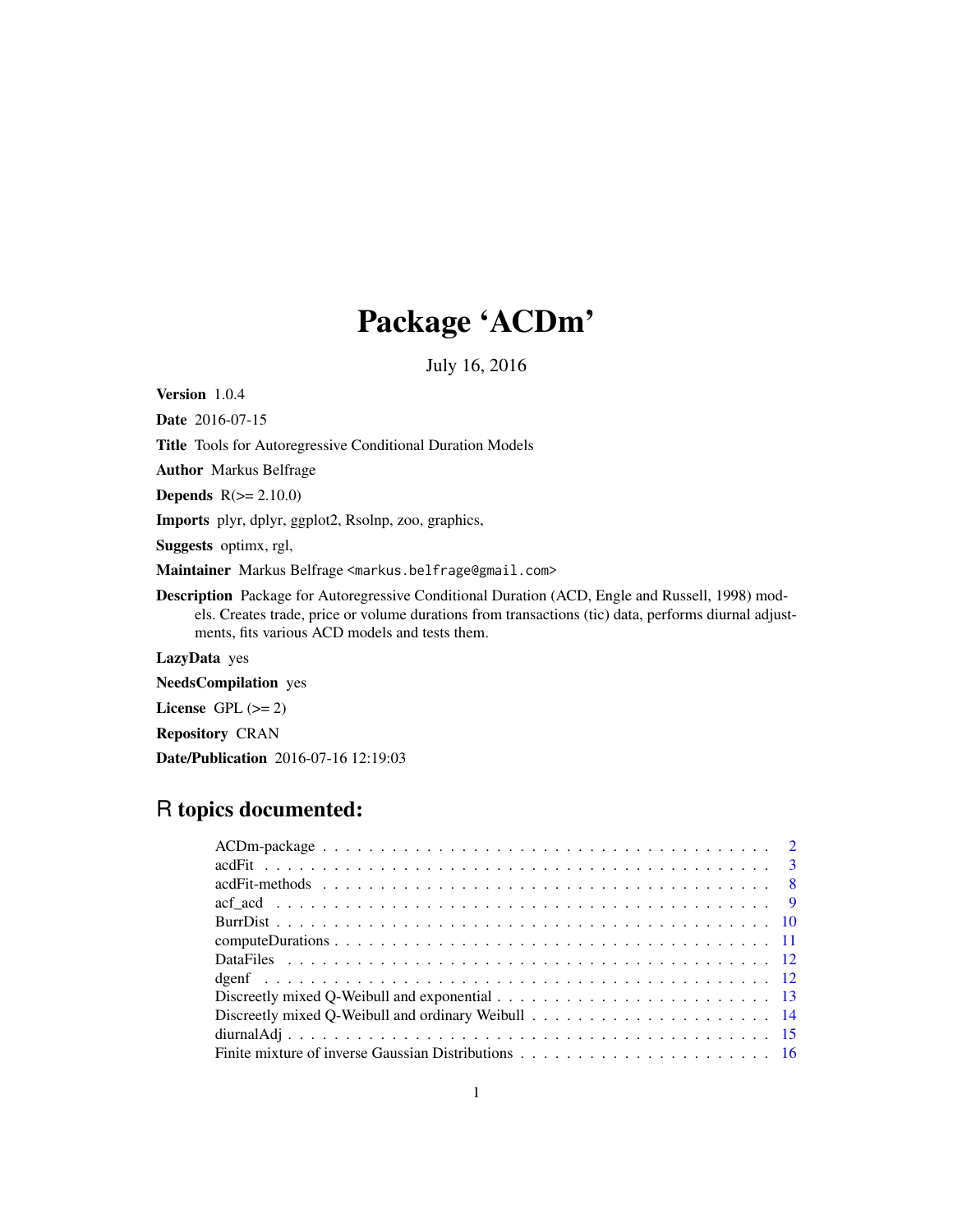<span id="page-1-0"></span>

| Index | 31 |
|-------|----|

ACDm-package *ACD Modelling*

# Description

Package for Autoregressive Conditional Duration (ACD, Engle and Russell, 1998) models. Creates trade, price or volume durations from transactions (tic) data, performs diurnal adjustments, fits various ACD models and tests them.

# Credit

The author would like to thank the department of statistics at Hanken School of Economics, as the bulk of this work was done there while working as a research assistant.

# Author(s)

Markus Belfrage

Maintainer: Markus Belfrage <markus.belfrage@gmail.com>

# References

Engle R.F, Russell J.R. (1998) *Autoregressive Conditional Duration: A New Model for Irregularly Spaced Transaction Data*, Econometrica, 66(5): 1127-1162.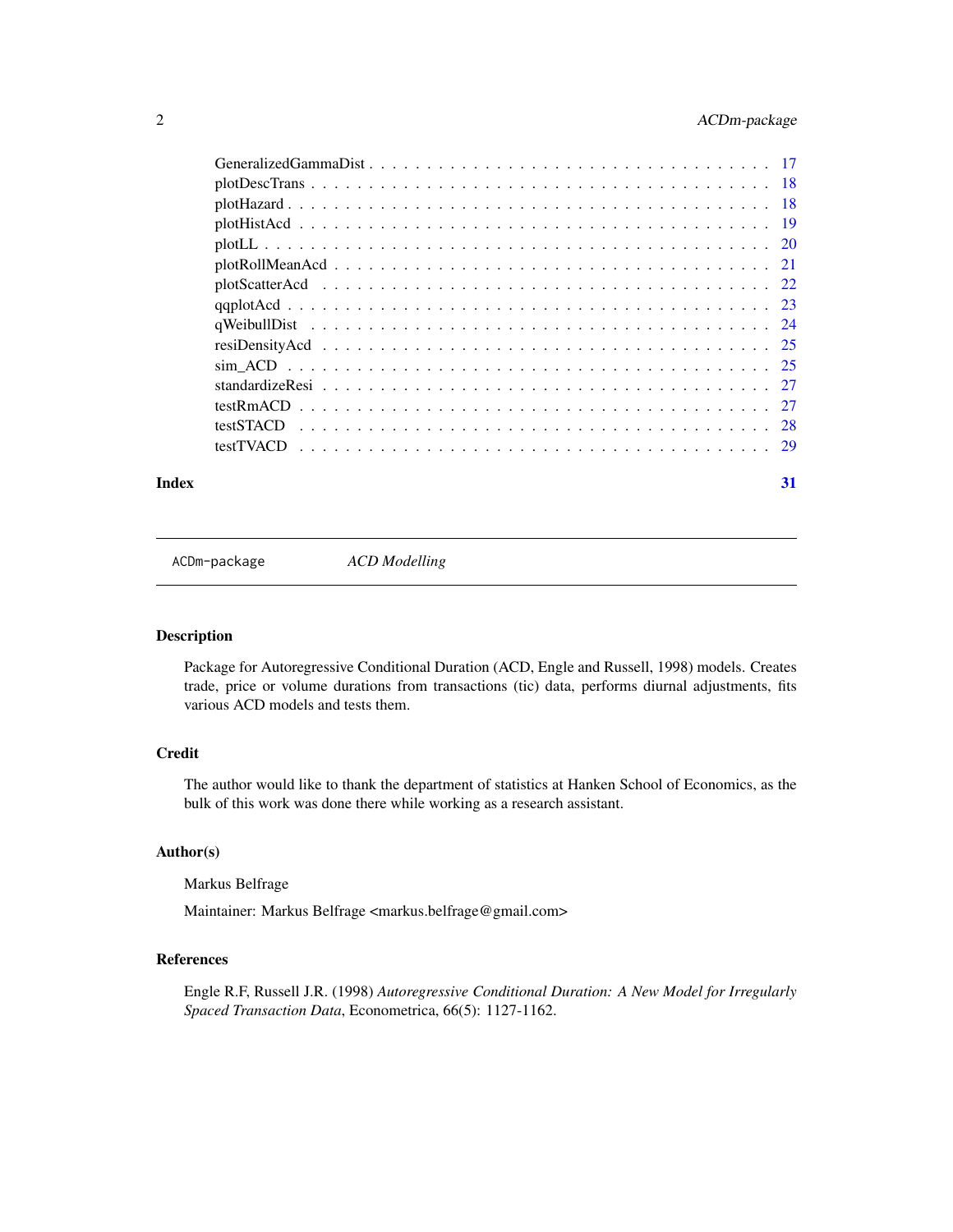<span id="page-2-0"></span>

# Description

This function estimates various ACD models with various assumed error term distributions, using Maximum Likelihood Estimation.

The currently available models (conditional mean specifications) are:

Standard ACD, Log-ACD (two alternative specifications), AMACD, ABACD, SNIACD and LSNI-ACD.

The currently available distributions are:

Exponential (also used for QML), Weibull, Burr, generalized Gamma, and generalized F.

# Usage

```
acdFit(durations = NULL, model = "ACD", dist = "exponential",
   order = NULL, startPara = NULL, dailyRestart = 0, optimFnc = "optim",
   method = "Nelder-Mead", output = TRUE, bootstrapErrors = FALSE,
   forceErrExpec = TRUE, fixedParamPos = NULL, bp = NULL,
   exogenousVariables = NULL, control = list())
```
# Arguments

| durations    | either (1) a data frame including, at least, a column named 'durations' or 'adj-<br>Dur' (for adjusted durations), or $(2)$ a vector of durations                                                                 |  |  |
|--------------|-------------------------------------------------------------------------------------------------------------------------------------------------------------------------------------------------------------------|--|--|
| model        | the conditional mean model specification. Must be one of "ACD", "LACD1",<br>"LACD2", "AMACD", "BACD", "ABACD", "SNIACD" or "LSNIACD". See 'Details'<br>for detailed model specification.                          |  |  |
| dist         | the assumed error term distribution. Must be one of "exponential", "weibull",<br>"burr", "gengamma", "genf", "qweibull", "mixqwe", "mixqww", or "mixinvgauss".<br>See 'Details' for detailed model specification. |  |  |
| order        | a vector detailing the order of the particular ACD model. For example an<br>$ACD(p, q)$ specification should have order = c(p, q).                                                                                |  |  |
| startPara    | a vector with parameter values to start the maximization algorithm from. Must<br>be in the correct order according to the model specification (see Details).                                                      |  |  |
| dailyRestart | if TRUE the conditional duration will start fresh every new trading day. Can only<br>be used if the durations arguments included the clock time of the durations, or<br>if the time argument was provided.        |  |  |
| optimFnc     | Specifies which optimization function to use for the estimation. "optim", "nlminb",<br>"solnp", and "optimx" are available.                                                                                       |  |  |
| method       | Argument passed to the optimization function if optimend $=$ "optim" or<br>optimFnc = "optimx" were chosen. Specifies the optimization algorithm.<br>See the help files for optim, nlminb or solnp.               |  |  |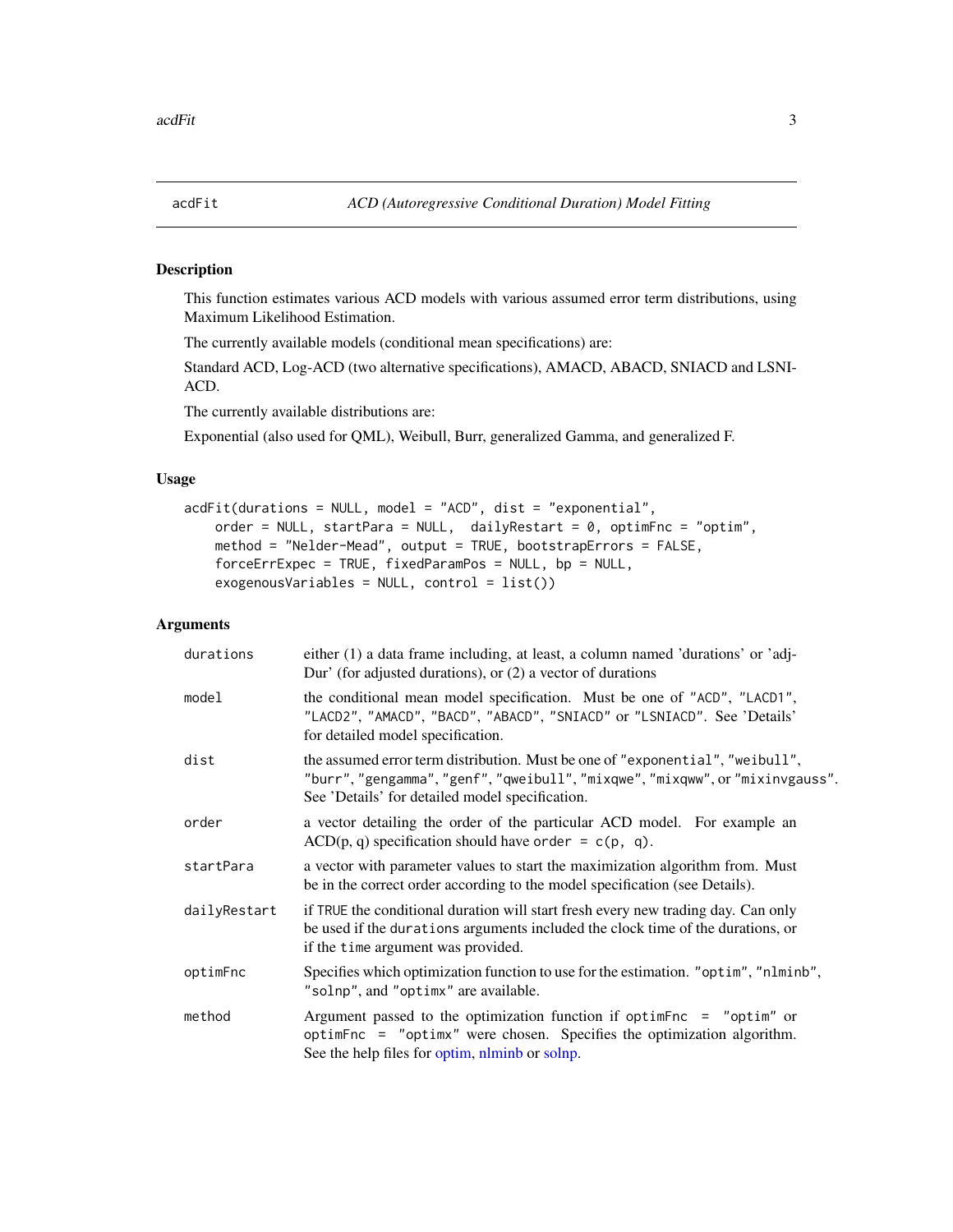<span id="page-3-0"></span>

| output             | if FALSE the estimation results won't be printed.                                                                                                                                                                                                                                                                       |  |  |
|--------------------|-------------------------------------------------------------------------------------------------------------------------------------------------------------------------------------------------------------------------------------------------------------------------------------------------------------------------|--|--|
| bootstrapErrors    |                                                                                                                                                                                                                                                                                                                         |  |  |
|                    | if TRUE the standard errors will be computed by using bootstrap simulations.<br>Currently only works with the standard ACD model.                                                                                                                                                                                       |  |  |
| forceErrExpec      | if TRUE the expectation of the error terms' distribution will be forced to be 1, oth-<br>erwise the distribution parameter specifying the mean will be set to 1 to ensure<br>identification.                                                                                                                            |  |  |
| fixedParamPos      | a logical vector of TRUE and FALSE. Can only be used if the argument startPara<br>were provided, and should be of the same length. Each element represents the<br>respective start parameter and if TRUE, this parameter will be held fixed when<br>estimating the other parameters.                                    |  |  |
| bp                 | used only for the SNIACD or LSNIACD model. A vector of break points.                                                                                                                                                                                                                                                    |  |  |
| exogenousVariables |                                                                                                                                                                                                                                                                                                                         |  |  |
|                    | specifies the columns in the durations data.frame that should be used as exoge-<br>nous variables when fitting the model. Must be a vector, either with the column<br>positions or the names of the columns. It is highly recommended to standardize<br>the exogenous variables before running the estimation.          |  |  |
| control            | a list of control values,                                                                                                                                                                                                                                                                                               |  |  |
|                    | maxit maximum number of iterations performed by the numerical maximiza-<br>tion algorithm.                                                                                                                                                                                                                              |  |  |
|                    | <b>trace</b> an integer. If this is set to diffrent to $0$ , the values of the parameters each<br>time the optimization function calls the log likelihood function. This search<br>path of the MLE will then be plotted. Also passed on to the optimization<br>function, see the help files for optim, nlminb or solnp. |  |  |
|                    | <b>B</b> number of bootstrap samples                                                                                                                                                                                                                                                                                    |  |  |

# Details

The startPara argument is a vector of the parameter values to start from. The length of the vector naturally depends on the model and distribution. The first elements represent the model parameters, and the last elements the distribution parameters. For example for an ACD(1,1) with Weibull errors the first 3 elements are  $\omega, \alpha_1, \beta_1$  for the model, and the last is  $\gamma$  for the Weibull distribution.

The family of ACD models are

$$
x_i = \mu_i \epsilon_i,
$$

where different specifications of the conditional mean duration  $\mu_i$  and the error term  $\epsilon_i$  give rise to different models as shown below.

When exogenous variables are used, they are added in the form of

$$
\sum_{j=1}^k \xi_j z_j
$$

to the right hand side of the equations, where  $z_j$  are the exogenous variables.

Conditional mean duration  $\mu_i$  specifications according to the model argument: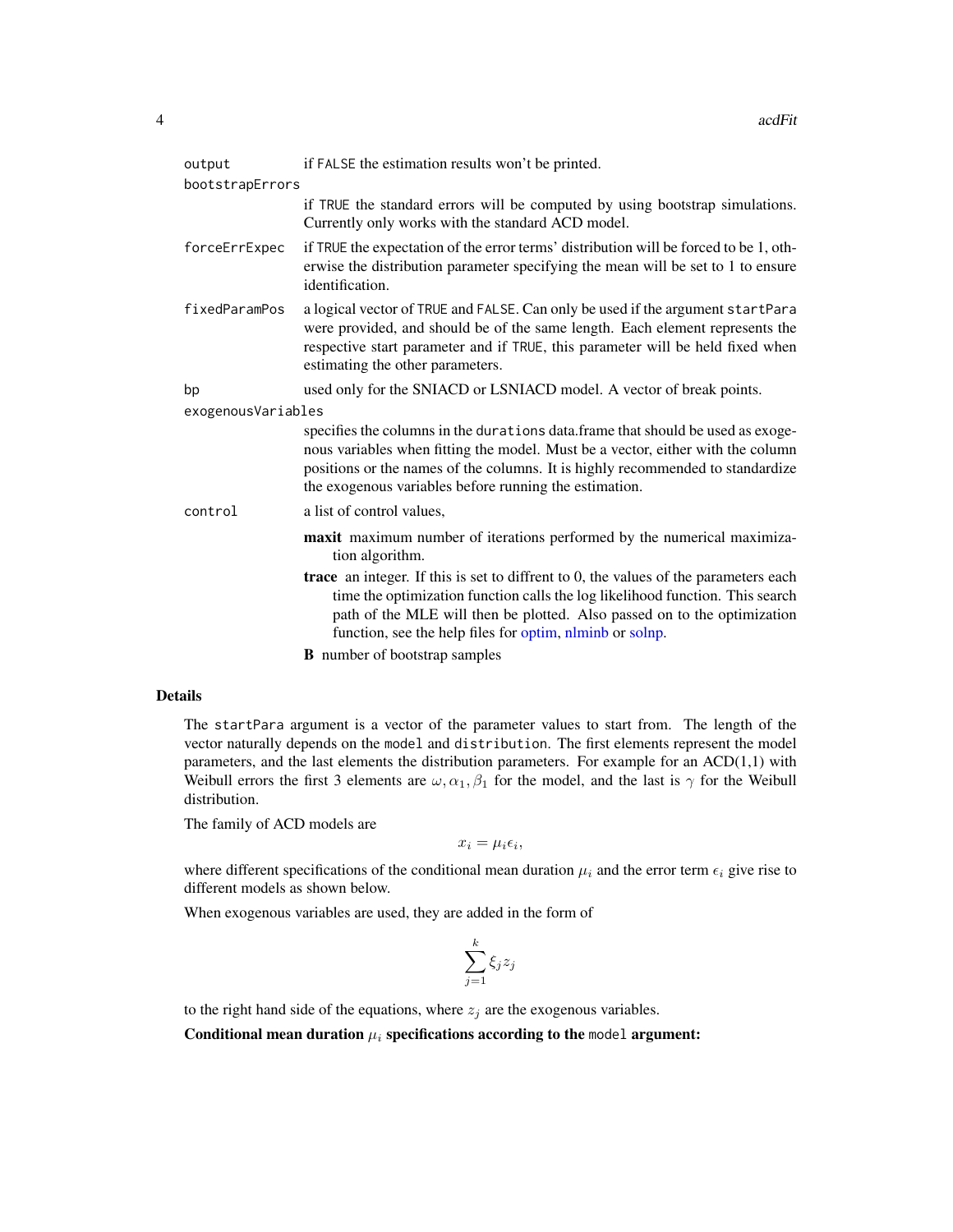acdFit 5

ACD(p, q) specification: (Engle and Russell, 1998)

$$
\mu_i = \omega + \sum_{j=1}^p \alpha_j x_{i-j} + \sum_{j=1}^q \beta_j \mu_{i-j}
$$

The element order of the startPara vector is  $(\omega, \alpha_j . . . , \beta_j . . .).$ 

LACD1(p, q): (Bauwens and Giot, 2000)

$$
\ln \mu_i = \omega + \sum_{j=1}^p \alpha_j \ln \epsilon_{i-j} + \sum_{j=1}^q \beta_j \ln \mu_{i-j}
$$

The element order of the startPara vector is  $(\omega, \alpha_j . . . , \beta_j . . .).$ 

LACD2(p, q): (Lunde, 1999)

$$
\ln \mu_i = \omega + \sum_{j=1}^p \alpha_j \epsilon_{i-j} + \sum_{j=1}^q \beta_j \ln \mu_{i-j}
$$

The element order of the startPara vector is  $(\omega, \alpha_j . . . , \beta_j . . .).$ 

#### AMACD(p, r, q) (Additive and Multiplicative ACD): (Hautsch , 2012)

$$
\mu_{i} = \omega + \sum_{j=1}^{p} \alpha_{j} x_{i-j} + \sum_{j=1}^{r} \nu_{j} \epsilon_{i-j} + \sum_{j=1}^{q} \beta_{j} \mu_{i-j}
$$

The element order of the startPara vector is  $(\omega, \alpha_j...,\nu_j...,\beta_j...).$ 

ABACD(p, q) (Augmented Box-Cox ACD): (Hautsch, 2012)

$$
\mu_i^{\delta_1} = \omega + \sum_{j=1}^p \alpha_j \left( |\epsilon_{i-j} - \nu| + c_j |\epsilon_{i-j} - b| \right)^{\delta_2} + \sum_{j=1}^q \beta_j \mu_{i-j}^{\delta_1}
$$

The element order of the startPara vector is  $(\omega,\alpha_j...,\alpha_j...,\beta_j...,\nu,\delta_1,\delta_2).$ 

BACD(p, q) (Box-Cox ACD): (Hautsch, 2003)

$$
\mu_i^{\delta_1} = \omega + \sum_{j=1}^p \alpha_j \epsilon_{i-j}^{\delta_2} + \sum_{j=1}^q \beta_j \mu_{i-j}^{\delta_1}
$$

The element order of the startPara vector is  $(\omega, \alpha_j...,\beta_j...)$ .

SNIACD(p, q, M) (Spline News Impact ACD): (Hautsch, 2012, with a slight difference)

$$
\mu_i = \omega + \sum_{j=1}^p (\alpha_{j-1} + c_0) \epsilon_{i-j} + \sum_{j=1}^p \sum_{k=M}^r (\alpha_{j-1} + c_k) 1_{(\epsilon_{i-j} \le \epsilon_k)} + \sum_{j=1}^q \beta_j \mu_{i-j},
$$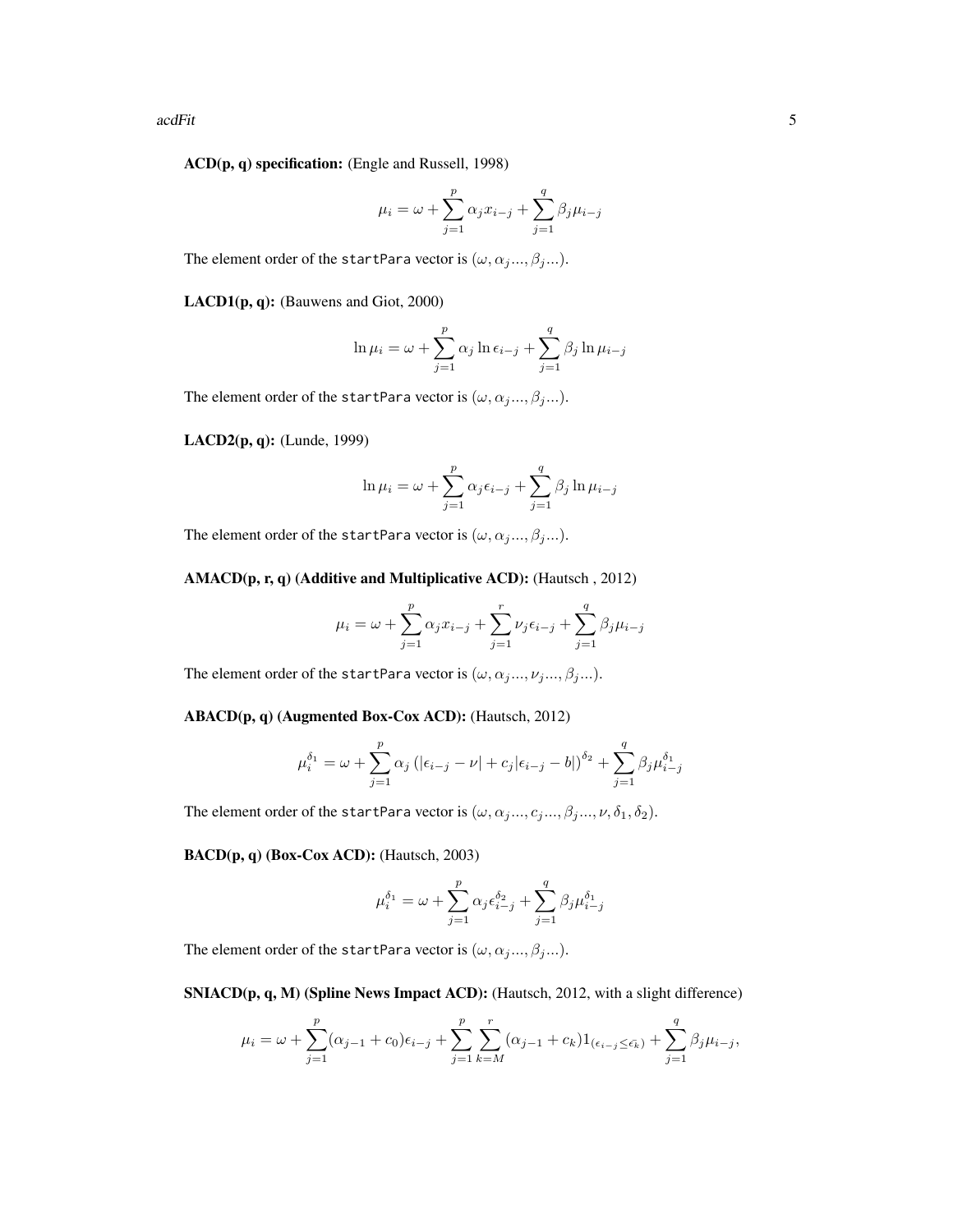where  $1_{()}$  is an indicator function and  $\alpha_0 = 0$ . The element order of the startPara vector is  $(\omega, c_k, ..., \alpha_j, ..., \beta_j, ...)$  (The number of  $\alpha$ -parameters are  $p-1$ ]).

The distribution of the error term  $\epsilon_i$  specifications according to the dist argument:

Exponential distribution, dist = "exponential":

$$
f(\epsilon) = \exp(-\epsilon)
$$

Weibull distribution, dist = "weibull":

$$
f(\epsilon) = \theta \gamma \epsilon^{\gamma - 1} e^{-\theta \epsilon^{\gamma}},
$$

where  $\theta = [\Gamma(\gamma^{-1}+1)]^{\gamma}$  if forceErrExpec = TRUE.

Burr distribution, dist = "burr":

$$
f(\epsilon) = \frac{\theta \kappa \epsilon^{\kappa - 1}}{(1 + \sigma^2 \theta \epsilon^{\kappa})^{\frac{1}{\sigma^2} + 1}},
$$

where,

$$
\theta = \sigma^{2\left(1+\frac{1}{\kappa}\right)} \frac{\Gamma\left(\frac{1}{\sigma^2}+1\right)}{\Gamma\left(\frac{1}{\kappa}+1\right) \Gamma\left(\frac{1}{\sigma^2}-\frac{1}{\kappa}\right)},
$$

if forceErrExpec = TRUE.

The element order of the startPara vector is  $(model parameters, \kappa, \sigma^2)$ .

Generalized Gamma distribution, dist = "gengamma":

$$
f(\epsilon) = \frac{\gamma \epsilon^{\kappa \gamma - 1}}{\lambda^{\kappa \gamma} \Gamma(\kappa)} \exp \left\{-\left(\frac{\epsilon}{\lambda}\right)^{\gamma}\right\}
$$

where  $\lambda = \frac{\Gamma(\kappa)}{\Gamma(\kappa + \frac{1}{\gamma})}$  if forceErrExpec = TRUE. The element order of the startPara vector is  $(modeparameters, \kappa, \gamma).$ 

Generalized F distribution, dist = "genf":

$$
f(\epsilon) = \frac{\gamma \epsilon^{\kappa \gamma - 1} [\eta + (\epsilon/\lambda)^{\gamma}]^{-\eta - \kappa} \eta^{\eta}}{\lambda^{\kappa \gamma} B(\kappa, \eta)},
$$

where  $B(\kappa, \eta) = \frac{\Gamma(\kappa)\Gamma(\eta)}{\Gamma(\kappa+\eta)}$ , and if forceErrExpec = TRUE,

$$
\lambda = \frac{\Gamma(\kappa)\Gamma(\eta)}{\eta^{1/\gamma}\Gamma(\kappa + 1/\gamma)\Gamma(\eta - 1/\gamma)}.
$$

The element order of the startPara vector is  $(modeparameters, \kappa, \eta, \gamma)$ .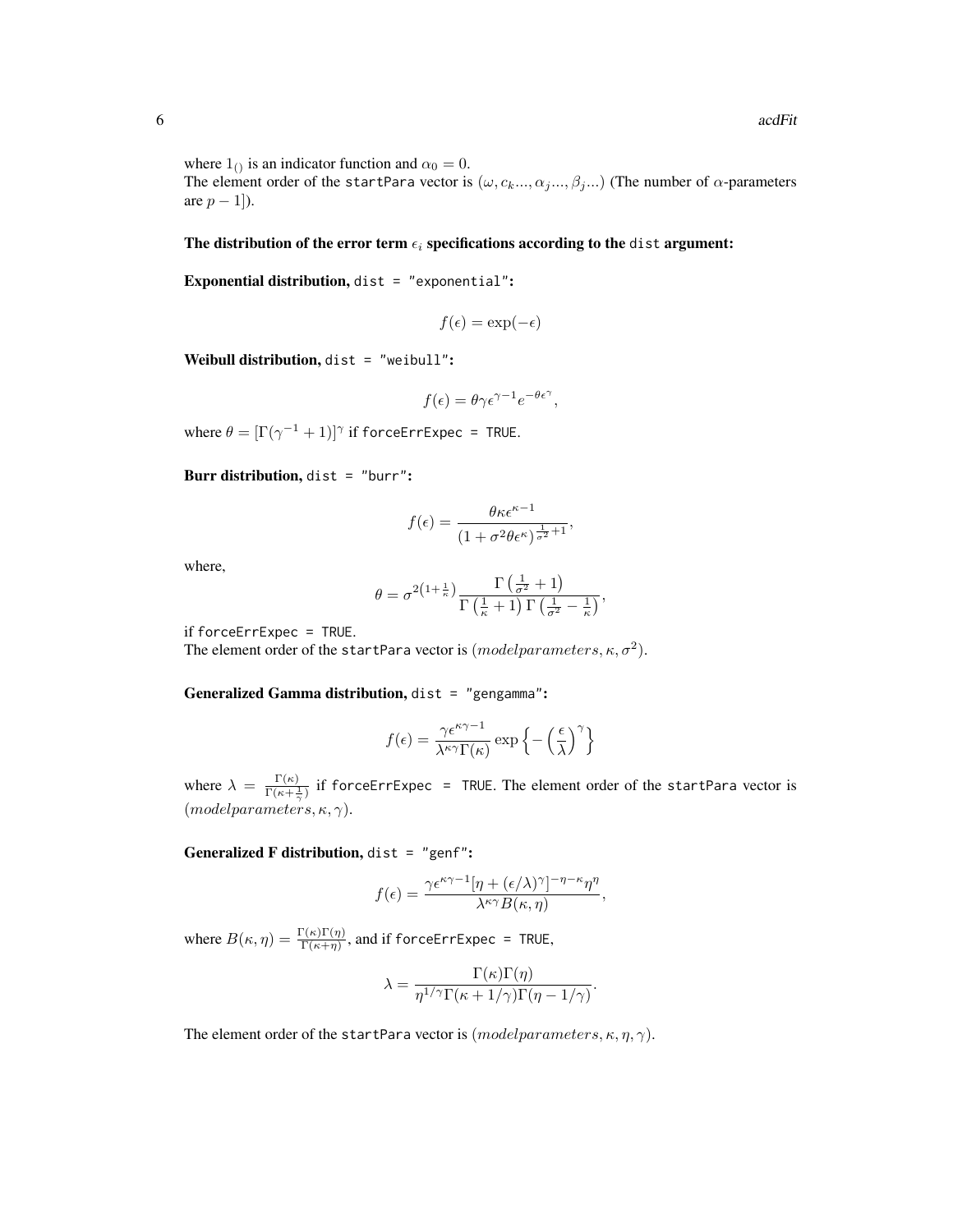<span id="page-6-0"></span>q-Weibull distribution, dist = "qweibull":

$$
f(\epsilon) = (2-q)\frac{a}{b^a}\epsilon^{a-1} \left[1 - (1-q)\left(\frac{\epsilon}{b}\right)^a\right]^{\frac{1}{1-q}}
$$

where if forceErrExpec = TRUE,

$$
b = \frac{(q-1)^{\frac{1+a}{a}}}{2-q} \frac{a \Gamma(\frac{1}{q-1})}{\Gamma(\frac{1}{a}) \Gamma(\frac{1}{q-1} - \frac{1}{a} - 1)}.
$$

The element order of the startPara vector is  $(model parameters, a, q)$ .

# Value

a list of class "acdFit" with the following slots:

| durations          | the durations object used to fit the model.                                                                                                                                                                                                                                      |  |  |
|--------------------|----------------------------------------------------------------------------------------------------------------------------------------------------------------------------------------------------------------------------------------------------------------------------------|--|--|
| muHats             | a vector of the estimated conditional mean durations                                                                                                                                                                                                                             |  |  |
| residuals          | the residuals from the fitted model, calculated as durations/mu                                                                                                                                                                                                                  |  |  |
| model              | the model for the conditional mean durations                                                                                                                                                                                                                                     |  |  |
| order              | the order of the model                                                                                                                                                                                                                                                           |  |  |
| distribution       | the assumed error term distribution                                                                                                                                                                                                                                              |  |  |
| distCode           | the internal code used to represent the distribution                                                                                                                                                                                                                             |  |  |
| mPara              | a vector of the estimated conditional mean duration parameters                                                                                                                                                                                                                   |  |  |
| dPara              | a vector of the estimated error distribution parameters                                                                                                                                                                                                                          |  |  |
| Npar               | total number of parameters                                                                                                                                                                                                                                                       |  |  |
| goodnessOfFit      | a data.frame with the log likelihood, AIC, BIC, and MSE calculated as the mean<br>squared deviation of the durations and the estimated conditional durations.                                                                                                                    |  |  |
| parameterInference |                                                                                                                                                                                                                                                                                  |  |  |
|                    | a data.frame with the estimated coefficients and their standard errors and p-<br>values                                                                                                                                                                                          |  |  |
| forcedDistPara     | the value of the unfree distribution parameter. If forceErrExpec = TRUE were<br>used, this parameter is a function of the other distribution parameters, to force<br>the mean of the distribution to be one. Otherwise the parameter was fixed at 1<br>to ensure identification. |  |  |
| comments           |                                                                                                                                                                                                                                                                                  |  |  |
| hessian            | the numerical hessian of the log likelihood evaluated at the estimate                                                                                                                                                                                                            |  |  |
| N                  | number of observations                                                                                                                                                                                                                                                           |  |  |
| evals              | number of log-likelihood evaluations needed for the maximization algorithm                                                                                                                                                                                                       |  |  |
| convergence        | if the maximization algorithm converged, this value is zero. (see the help file<br>optim, nlminb or solnp)                                                                                                                                                                       |  |  |
| estimationTime     | time required for estimation                                                                                                                                                                                                                                                     |  |  |
| description        | who fitted the model and when                                                                                                                                                                                                                                                    |  |  |
| robustCorr         | only available for QML estimation (choosing the exponential distribution) for<br>the standard $ACD(p, q)$ model. The robust correlation matrix of the parameter<br>estimates.                                                                                                    |  |  |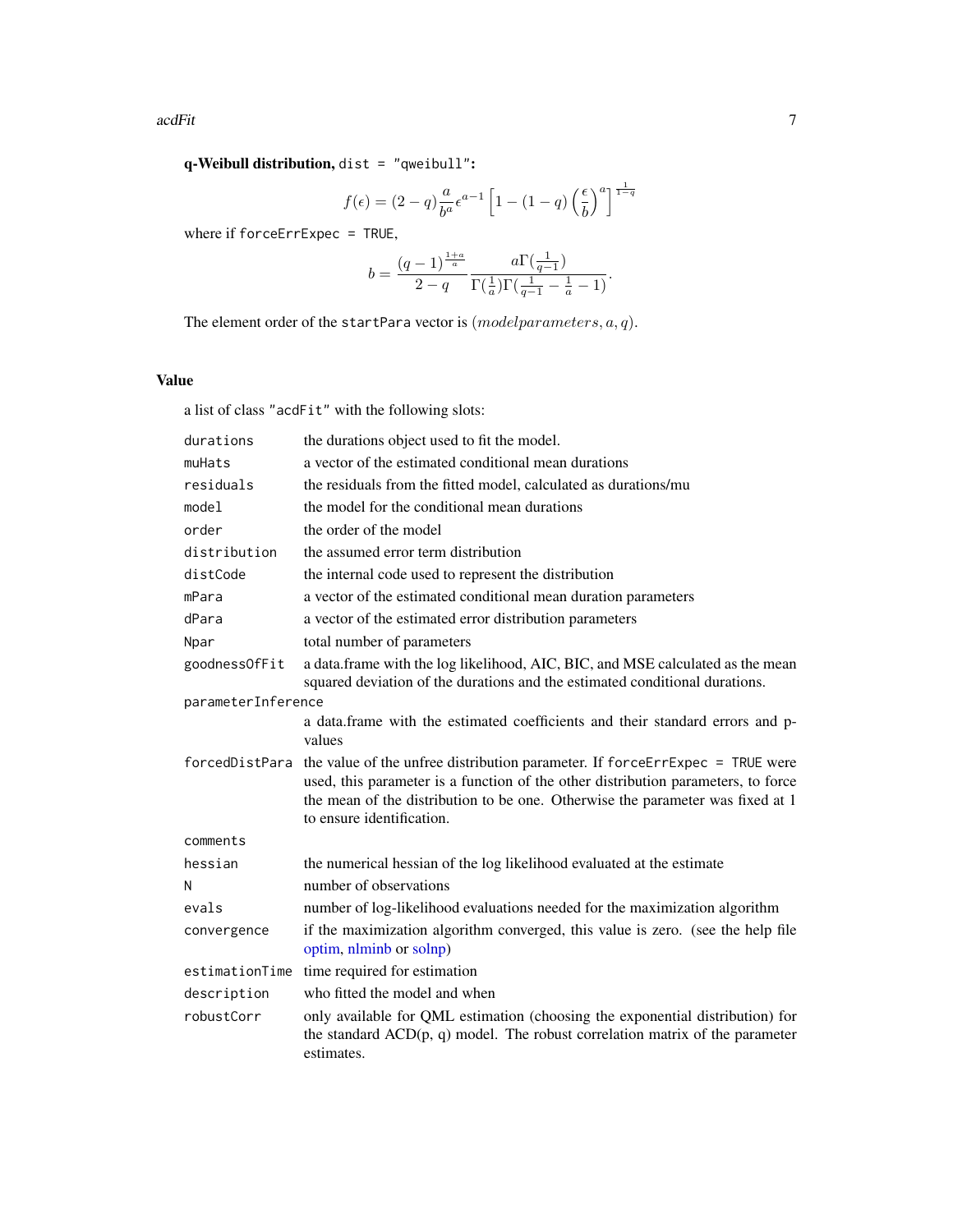#### <span id="page-7-0"></span>Author(s)

Markus Belfrage

#### References

Bauwens, L., and P. Giot (2000) *The logarithmic ACD model: an application to the bid-ask quote process of three NYSE stocks.* Annales d'Economie et de Statistique, 60, 117-149.

Engle R.F, Russell J.R. (1998) *Autoregressive Conditional Duration: A New Model for Irregularly Spaced Transaction Data*, Econometrica, 66(5): 1127-1162.

Grammig, J., and Maurer, K.-O. (2000) *Non-monotonic hazard functions and the autoregressive conditional duration model.* Econometrics Journal 3: 16-38.

Hautsch, N. (2003) *Assessing the Risk of Liquidity Suppliers on the Basis of Excess Demand Intensities.* Journal of Financial Econometrics (2003) 1 (2): 189-215

Hautsch, N. (2012) *Econometrics of Financial High-Frequency Data.* Berlin, Heidelberg: Springer.

Lunde, A. (1999): *A generalized gamma autoregressive conditional duration model,* Working paper, Aalborg University.

# Examples

```
fitModel <- acdFit(durations = adjDurData, model = "ACD",
            dist = "exponential", order = c(1,1), dailyRestart = 1)
```
acdFit-methods *Methods for class acdFit*

#### Description

residuals.acdFit() returns the residuals and coef.acdFit() returns the coefficients of a fitted ACD model of class 'acdFit', while print.acdFit() prints the essential information. predict.acdFit() predicts the next N durations by thier expected value.

```
## S3 method for class 'acdFit'
residuals(object, ...)
## S3 method for class 'acdFit'
coef(object, returnCoef = "all", ...)## S3 method for class 'acdFit'
print(x, \ldots)## S3 method for class 'acdFit'
predict(object, N = 10, ...)
```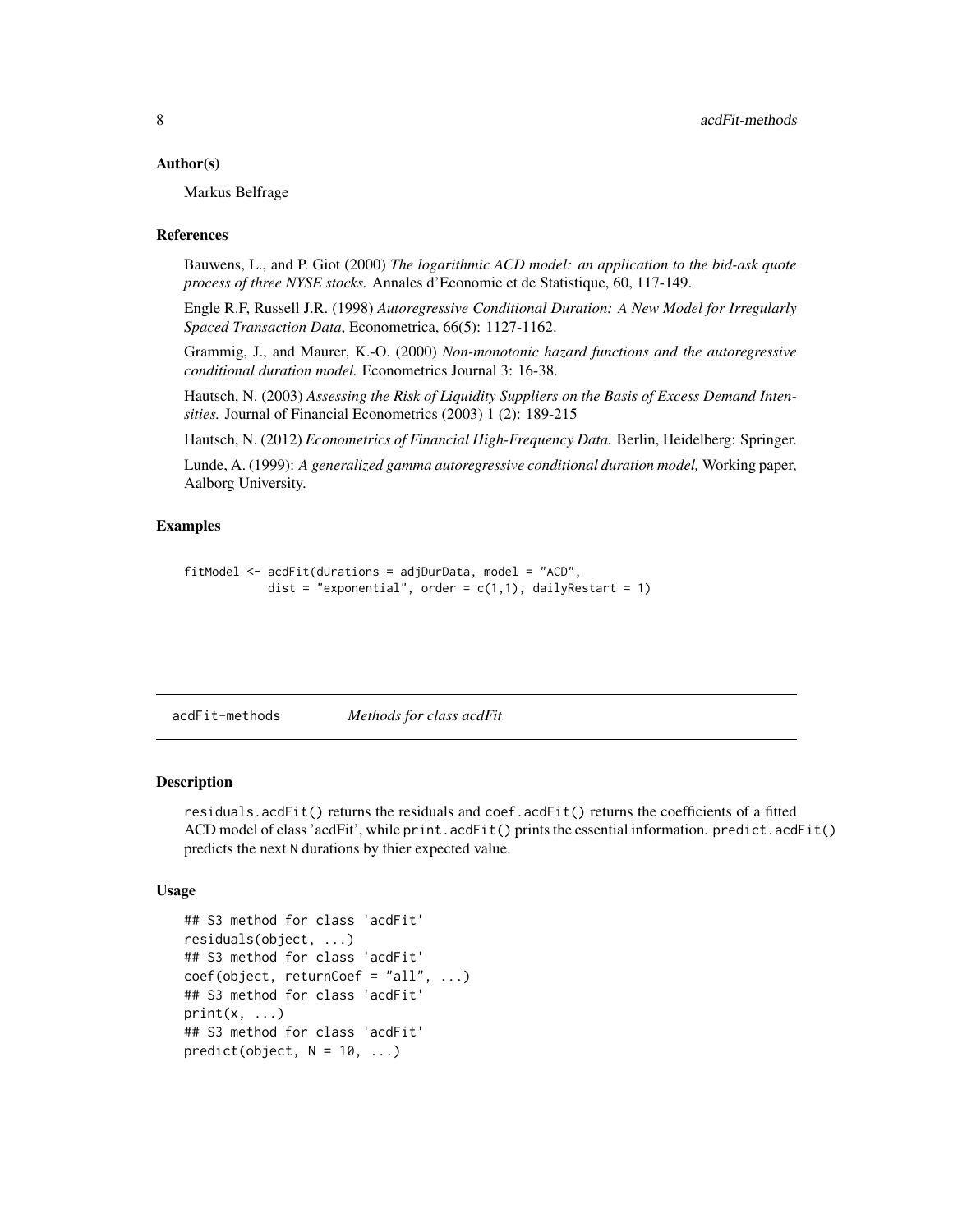#### <span id="page-8-0"></span>acf\_acd 99

# Arguments

| the fitted ACD model of class 'acdFit' (as returned by the function acdFit).<br>object                                                                                                                                        |  |
|-------------------------------------------------------------------------------------------------------------------------------------------------------------------------------------------------------------------------------|--|
| same as object, ie. an object of class 'acdFit'.<br>X                                                                                                                                                                         |  |
| on of "all", "distribution", or "model". Specifies whether all estimated parame-<br>returnCoef<br>ters should be returned or only the distribution parameters or the model (for the<br>conditional mean duration) parameters. |  |
| the number of the predictions in predict.<br>N                                                                                                                                                                                |  |
| additional arguments to print.<br>.                                                                                                                                                                                           |  |

acf\_acd *Autocorrelation function plots for ACD models*

# Description

plots the ACF (Auto Correlation Function) for the durations, diurnally adjusted durations, and residuals.

# Usage

 $\text{acf}\text{-} \text{acd}( \text{fitModel} = \text{NULL}, \text{conf}\text{-} \text{level} = 0.95, \text{max} = 50, \text{min} = 1)$ 

# Arguments

| fitModel   | a fitted model of class "acdFit", or a data.frame containing at least one the<br>columns "durations", "adjDur", or "residuals". Can also be a vector of dura-<br>tions or residuals. |
|------------|--------------------------------------------------------------------------------------------------------------------------------------------------------------------------------------|
| conf level | the confidence level of the confidence bands                                                                                                                                         |
| max        | the largest lag to plot                                                                                                                                                              |
| min        | the smallest lag to plot                                                                                                                                                             |

# Value

returns a data.frame with the values of the sample autocorrelations for each lag and variable.

# Author(s)

Markus Belfrage

# Examples

```
fitModel <- acdFit(adjDurData)
acf_acd(fitModel, conf_level = 0.95, max = 50, min = 1)
f <- acf_acd(durData)
f
```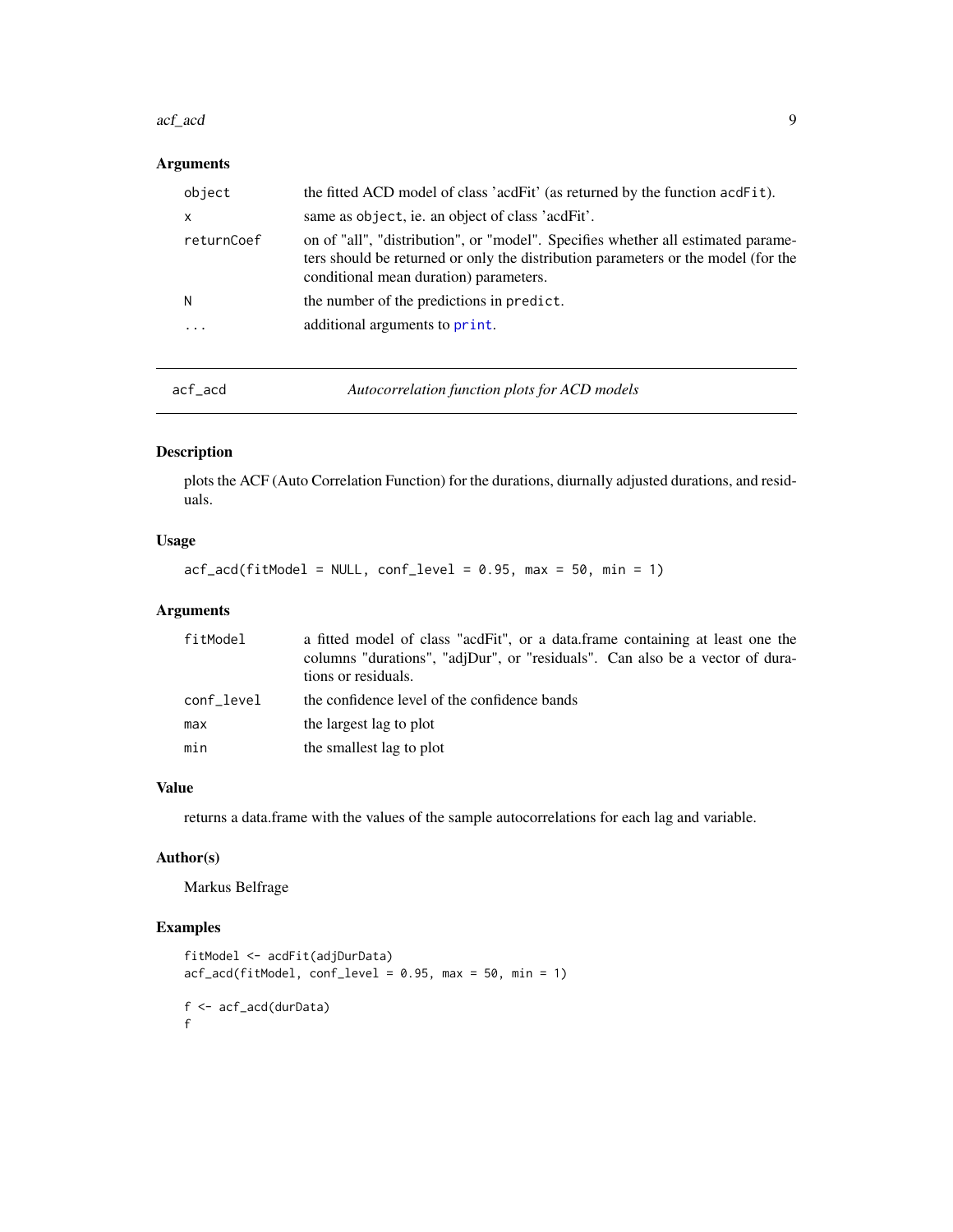<span id="page-9-0"></span>

# **Description**

Density, distribution function, quantile function, random generation and calculation of the expected value for the Burr distribution with parameters theta, kappa and sig2.

# Usage

```
dburr(x, theta = 1, kappa = 1.2, sig2 = 0.3, forceExpectation = F)
pburr(x, theta = 1, kappa = 1.2, sig2 = .3, forceExpectation = F)
qburn(p, theta = 1, kappa = 1.2, sig2 = .3, forceExpectation = F)rburr(n = 1, theta = 1, kappa = 1.2, sig2 = .3, forceExpectation = F)
burrExpectation(theta = 1, kappa = 1.2, sig2 = .3)
```
# Arguments

| x |                    | vector of quantiles.       |
|---|--------------------|----------------------------|
| р |                    | vector of probabilities.   |
| n | theta, kappa, sig2 | number of observations     |
|   |                    | parameters, see 'Details'. |

forceExpectation

logical; if TRUE, the expectation of the distribution is forced to be 1 by letting theta be a function of the other parameters.

# Details

The PDF for the Burr distribution is (as in e.g. Grammig and Maurer, 2000):

$$
f(x) = \frac{\theta \kappa x^{\kappa - 1}}{\left(1 + \sigma^2 x^{\kappa}\right)^{\frac{1}{\sigma^2} + 1}}
$$

#### Value

dburr gives the density (PDF), qburr the quantile function (inverted CDF), rburr generates random deviates, and burrExpectation returns the expected value of the distribution, given the parameters.

# Author(s)

Markus Belfrage

# References

Grammig, J., and Maurer, K.-O. (2000) *Non-monotonic hazard functions and the autoregressive conditional duration model*. Econometrics Journal 3: 16-38.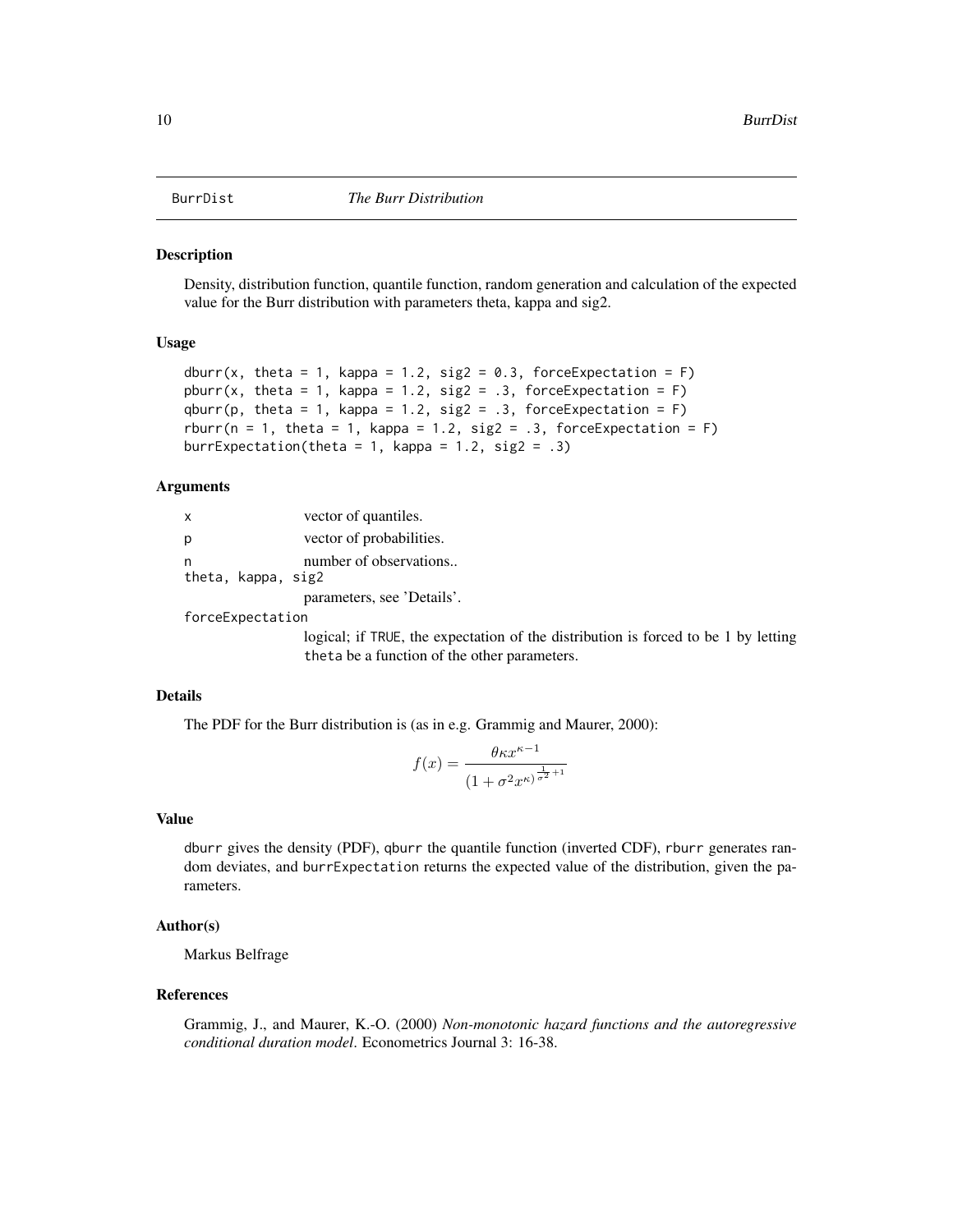<span id="page-10-0"></span>computeDurations *Durations computation*

# Description

Computes durations from a data.frame containing the time stamps of transactions. Trade durations, price durations and volume durations can be computed (if the appropriate data columns are given).

# Usage

```
computeDurations(transactions, open = "10:00:00", close = "18:25:00",
r \cdot \text{m0}dur = TRUE, type = "trade", priceDiff = .1, cumVol = 10000)
```
# Arguments

| transactions | a data frame with, at least, transaction time in a column named 'time' (see De-<br>tails)                                                                                                            |  |
|--------------|------------------------------------------------------------------------------------------------------------------------------------------------------------------------------------------------------|--|
| open         | the opening time of the exchange. Transactions done outside the trading hours<br>will be ignored.                                                                                                    |  |
| close        | the closing time of the exchange.                                                                                                                                                                    |  |
| rm0dur       | if TRUE zero-durations will be removed and transactions done on the same sec-<br>ond will be aggregated, e.g. price will then be the volume weighted avrage price<br>of the aggregated transactions. |  |
| type         | the type of durations to be computed. Either "trade", "price", or "volume".                                                                                                                          |  |
| priceDiff    | only if type = "price". Price durtions are (here) defind as the duration until<br>the price has changed by at least 'priceDiff' in absolute value.                                                   |  |
| cumVol       | only if type = "cumvol". Volume durtions are (here) defind as the duration un-<br>til the cumulative traded volume since the last duration has surpassed 'cumVol'.                                   |  |

# Details

The data.frame must include a column named 'time' with the time of each transaction, in a time format recognizable by [POSIXlt](#page-0-0) or strings in format "yyyy-mm-dd hh:mm:ss". If the column 'price' or 'volume' is included its also possible to compute price- and volume durations (see arguments priceDiff and cumVol)

#### Value

a data.frame with columns:

| time      | the calander time of the start of each duration spell.                                     |
|-----------|--------------------------------------------------------------------------------------------|
| price     | the volume weighted avrage price of the shares traded during the spell of the<br>duration. |
| volume    | the volume (total shares traded) during the duration spell.                                |
| Ntrans    | number of transactions done during the spell.                                              |
| durations | the computed duration.                                                                     |
|           |                                                                                            |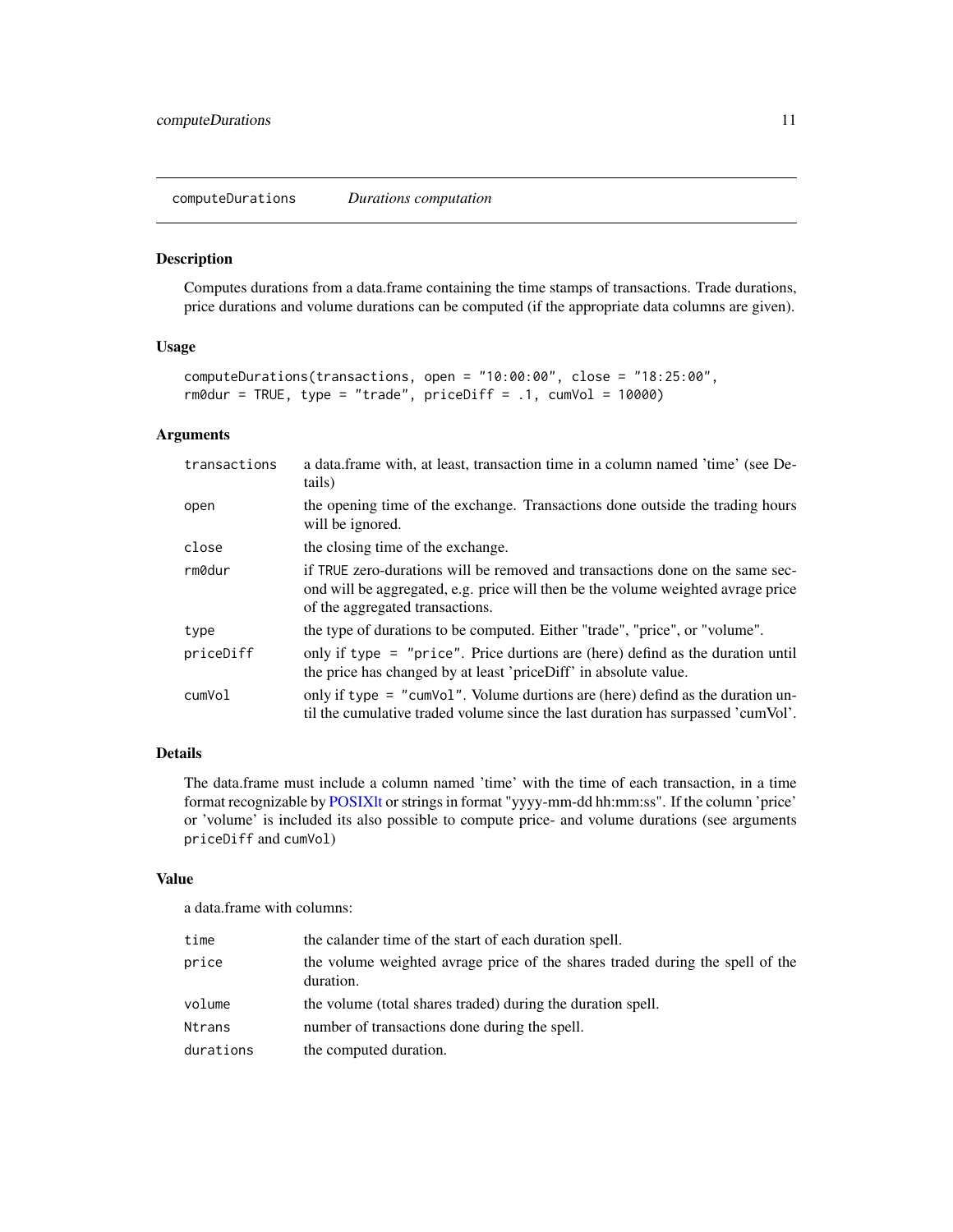12 dgenf

### Author(s)

Markus Belfrage

#### Examples

```
## Not run:
#only the first 3 days of data:
durDataShort <- computeDurations(transData[1:56700, ])
str(durDataShort)
head(durDataShort)
## End(Not run)
```
DataFiles *Time Series Data Sets*

# **Description**

The data file transData is the base data used in all of the examples. It is a data.frame with rows representing a single transaction and has the columns 'time', 'price', giving the trade price, and 'volume', giving the number of shares traded for the transaction. The data set is based on real transactions but has been obfuscated by transforming the dates, price and volume, for proprietary reasons. It covers two weeks of nearly 100 000 transactions, recorded with 1 second precision.

The durData data.frame is simply the trade durations formed from transData using the function durData <- computeDurations(transData)

The adjDurData data object is in turn created by adjDurData <- diurnalAdj(durData, aggregation = "all") to add diurnally adjusted durations.

defaultSplineObj is an estimated cubic spline of the diurnal component using the sample data. It is used when simulating from sim\_ACD() with the argument diurnalFactor set to TRUE, when no user splineObj is provided.

dgenf *The generalized F distribution*

#### **Description**

Density and distribution function for the generalized F distribution. Warning: the distribution function pgenf and genfHazard are computed numerically, and may not be precise!

```
dgenf(x, kappa = 5, eta = 1.5, gamma = .8, lambda = 1, forceExpectation = F)
pgenf(q, kappa = 5, eta = 1.5, gamma = .8, lambda = 1, forceExpectation = F)
genfHazard(x, kappa = 5, eta = 1.5, gamma = .8, lambda = 1, forceExpectation = F)
```
<span id="page-11-0"></span>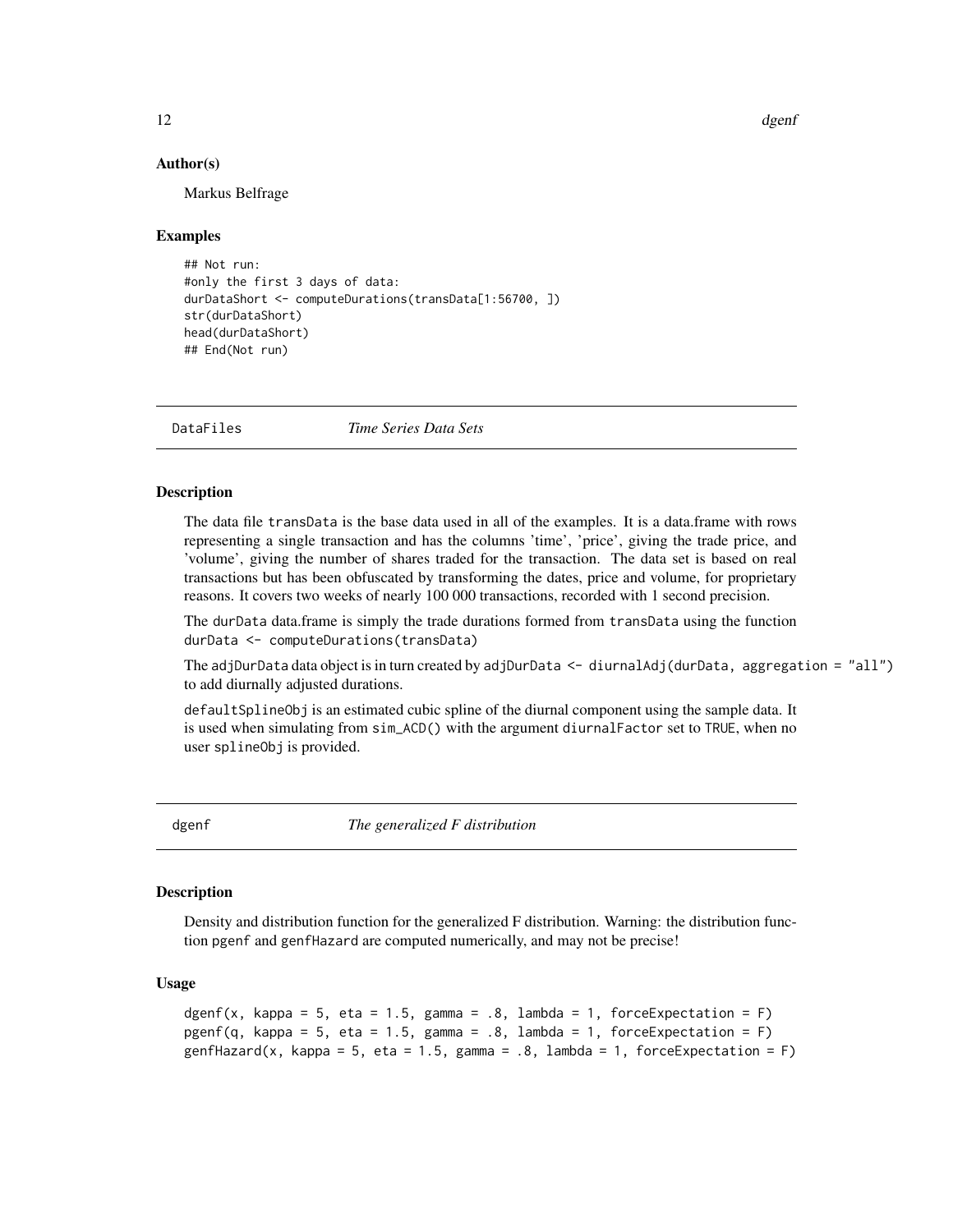### <span id="page-12-0"></span>Arguments

x, q vector of quantiles. kappa, eta, gamma, lambda

parameters, see 'Details'.

forceExpectation

logical; if TRUE, the expectation of the distribution is forced to be 1 by letting theta be a function of the other parameters.

#### Details

The PDF for the generelized F distribution is:

$$
f(\epsilon) = \frac{\gamma \epsilon^{\kappa \gamma - 1} [\eta + (\epsilon/\lambda)^{\gamma}]^{-\eta - \kappa} \eta^{\eta}}{\lambda^{\kappa \gamma} B(\kappa, \eta)},
$$

where  $B(\kappa, \eta) = \frac{\Gamma(\kappa)\Gamma(\eta)}{\Gamma(\kappa+\eta)}$  is the beta function.

Discreetly mixed Q-Weibull and exponential *Discreet mix of the q-Weibull and the exponential distributions*

#### <span id="page-12-1"></span>**Description**

Density (PDF), distribution function (CDF), and hazard function for a discreetly mixed distribution of the q-Weibull and the exponential distributions.

#### Usage

dmixqwe(x, pdist =  $.5$ , a =  $.8$ , qdist =  $1.5$ , lambda =  $.8$ , b =  $1$ , forceExpectation =  $F$ )  $pmixqwe(q, pdist = .5, a = .8, qdist = 1.5, lambda = .8, b = 1, forceExpectation = F)$ mixqweHazard(x, pdist = .5, a = .8, qdist = 1.5, lambda = .8, b = 1, forceExpectation = F)

#### Arguments

x, q vector of quantiles. pdist, a, qdist, lambda, b parameters, see 'Details'.

forceExpectation

logical; if TRUE, the expectation of the distribution is forced to be 1 by letting b be a function of the other parameters.

#### Details

The PDF for the mixed distribution is:

$$
f(x)=p(2-q)\frac{a}{b^a}x^{a-1}\left[1-\left(1-q\right)\left(\frac{x}{b}\right)^a\right]^{\frac{1}{1-q}}+\left(1-p\right)\frac{1}{\lambda}exp(-\frac{x}{\lambda})
$$

if forceExpectation = TRUE the b parameter is a function of the other parameters to force the expectation to be 1.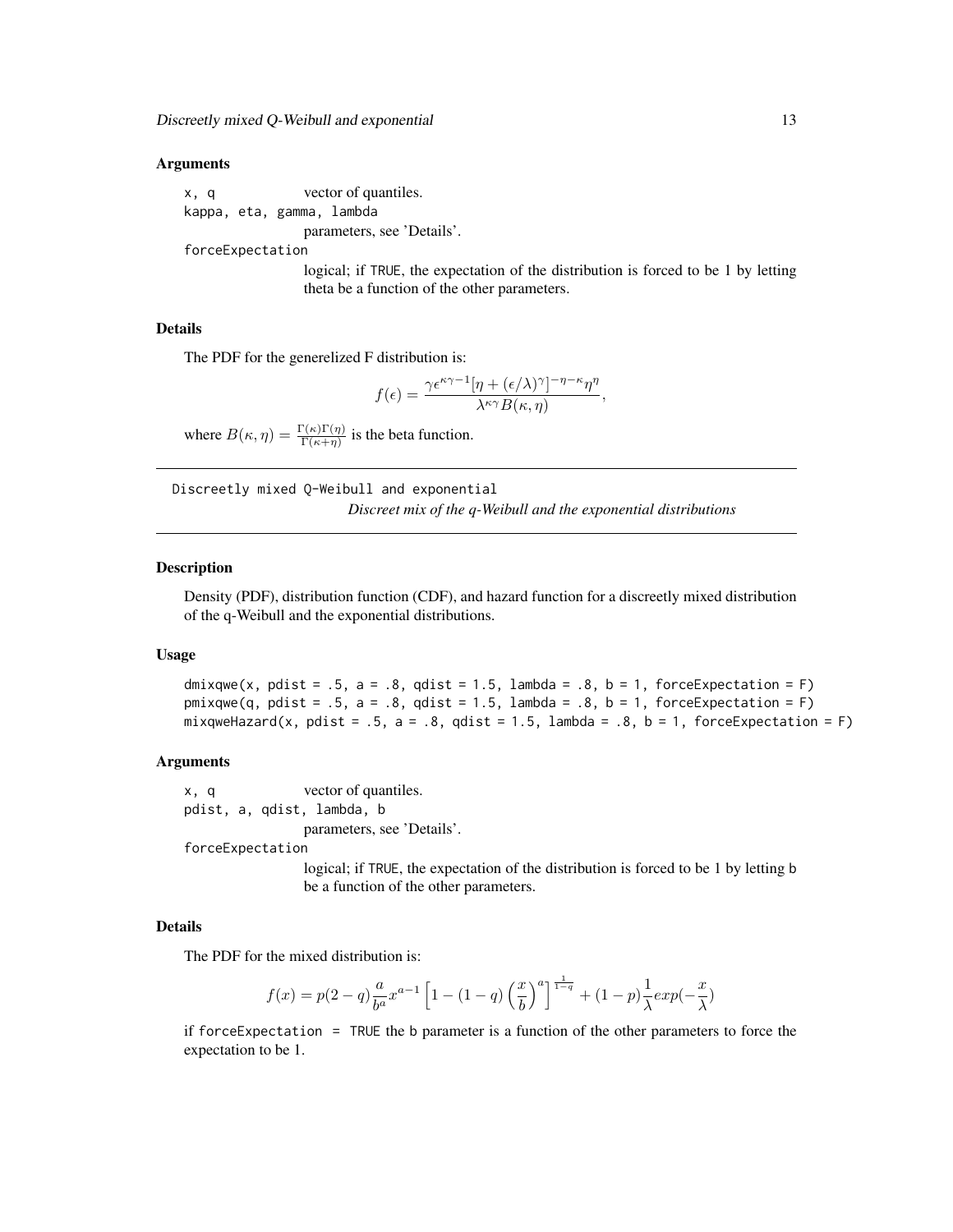# <span id="page-13-0"></span>See Also

[qWeibullDist](#page-23-1) for the Q-Weibull distribution and [pmixqww](#page-13-1) for Q-Weibull mixed with the ordinary Weibull.

Discreetly mixed Q-Weibull and ordinary Weibull *Discreet mix of the q-Weibull and the ordinary Weibull distributions*

#### <span id="page-13-1"></span>Description

Density (PDF), distribution function (CDF), and hazard function for a discreetly mixed distribution of the q-Weibull and the ordinary Weibull distributions.

# Usage

```
dmixqww(x, pdist = .5, a = 1.2, qdist = 1.5, theta = .8, gamma = 1, b = 1,
 forceExpectation = F)
```
 $pmixqww(q, pdist = .5, a = 1.2, qdist = 1.5, theta = .8, gamma = 1, b = 1,$ forceExpectation = F)

```
mixqwwHazard(x, pdist = .5, a = 1.2, qdist = 1.5, theta = .8, gamma = 1, b = 1,
  forceExpectation = F)
```
# Arguments

x, q vector of quantiles. pdist, a, qdist, theta, gamma, b parameters, see 'Details'.

forceExpectation

logical; if TRUE, the expectation of the distribution is forced to be 1 by letting b be a function of the other parameters.

#### Details

The PDF for the mixed distribution is:

$$
f(x) = p(2-q)\frac{a}{b^a}x^{a-1} \left[1 - (1-q)\left(\frac{x}{b}\right)^a\right]^{\frac{1}{1-q}} + (1-p)\theta\gamma x^{-\theta x^{\gamma}}
$$

if forceExpectation = TRUE the b parameter is a function of the other parameters to force the expectation to be 1.

# See Also

[qWeibullDist](#page-23-1) for the Q-Weibull distribution and [pmixqwe](#page-12-1) for Q-Weibull mixed with the exponential distribution.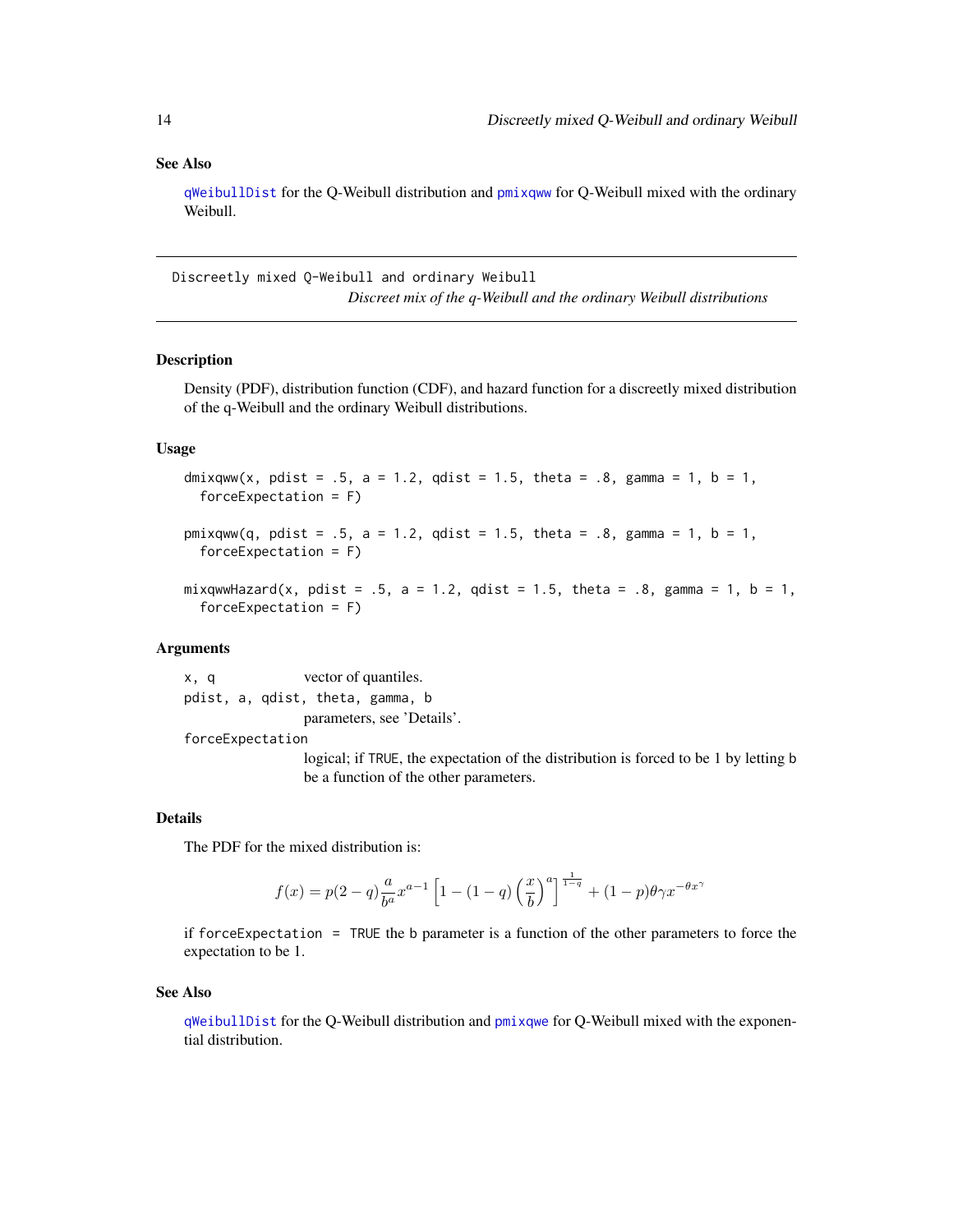<span id="page-14-0"></span>

# Description

Performs a diurnal adjustment of the durations, i.e. removes a daily seasonal component. Four different methods of diurnal adjustment are available, namely "cubicSpline", "supsmu" (Friedman's SuperSmoother), "smoothSpline" (smoothed version of the cubic spline), or "FFF" (Flexible Fourier Form).

# Usage

```
diurnalAdj(dur, method = "cubicSpline", nodes = c(seq(600, 1105, 60), 1105),
aggregation = "all", span = "cv", spar = 0, Q = 4, returnSplineFnc = FALSE)
```
# Arguments

| dur             | a data.frame containing the columns durations, containing durations, and time,<br>containing the time stamps.                                                                                                                                                                                                                                                                                |  |  |
|-----------------|----------------------------------------------------------------------------------------------------------------------------------------------------------------------------------------------------------------------------------------------------------------------------------------------------------------------------------------------------------------------------------------------|--|--|
| method          | the method used. One of "cubicSpline", "supsmu", "smoothSpline", or "FFF".                                                                                                                                                                                                                                                                                                                   |  |  |
| nodes           | only for method = "cubicSpline" or method = "smoothSpline". A vector<br>of nodes to use for the spline function, in the unit minutes after midnight. The<br>first and last element of the vector must be the start and end of the trading day.<br>The nodes given are actually the limits of intervalls, of wich the midpoints will<br>be set as the nodes using the means of the intervals. |  |  |
| aggregation     | what type of aggregation to use. Either "weekdays", "all", or "none". If for<br>example "weekdays" is chosen, all Mondays will have the same daily seasonal<br>component, and so on.                                                                                                                                                                                                         |  |  |
| span            | argument passed to supsmu if method = "supsmu" were chosen. Affects the<br>smoothness of the curve, see supsmu.                                                                                                                                                                                                                                                                              |  |  |
| spar            | argument passed to smooth.spline if method = "smooth.spline" were chosen.<br>Affects the smoothness of the curve, see smooth.spline.                                                                                                                                                                                                                                                         |  |  |
| Q               | number of trigonometric function pairs for method = "FFF".                                                                                                                                                                                                                                                                                                                                   |  |  |
| returnSplineFnc |                                                                                                                                                                                                                                                                                                                                                                                              |  |  |
|                 | if TRUE instead or returning the adjusted durations a list of spline objects will<br>be returned, containing the coefficents of the spline function. Only available for<br>$method = "cubicSplitne".$                                                                                                                                                                                        |  |  |

#### Value

if returnSplineFnc = FALSE (default)

the input data.frame 'dur' with an added column of the diurnally adjusted durations called 'adjDur'.

if returnSplineFnc = TRUE

a list of spline objects containing the coefficents of the spline function.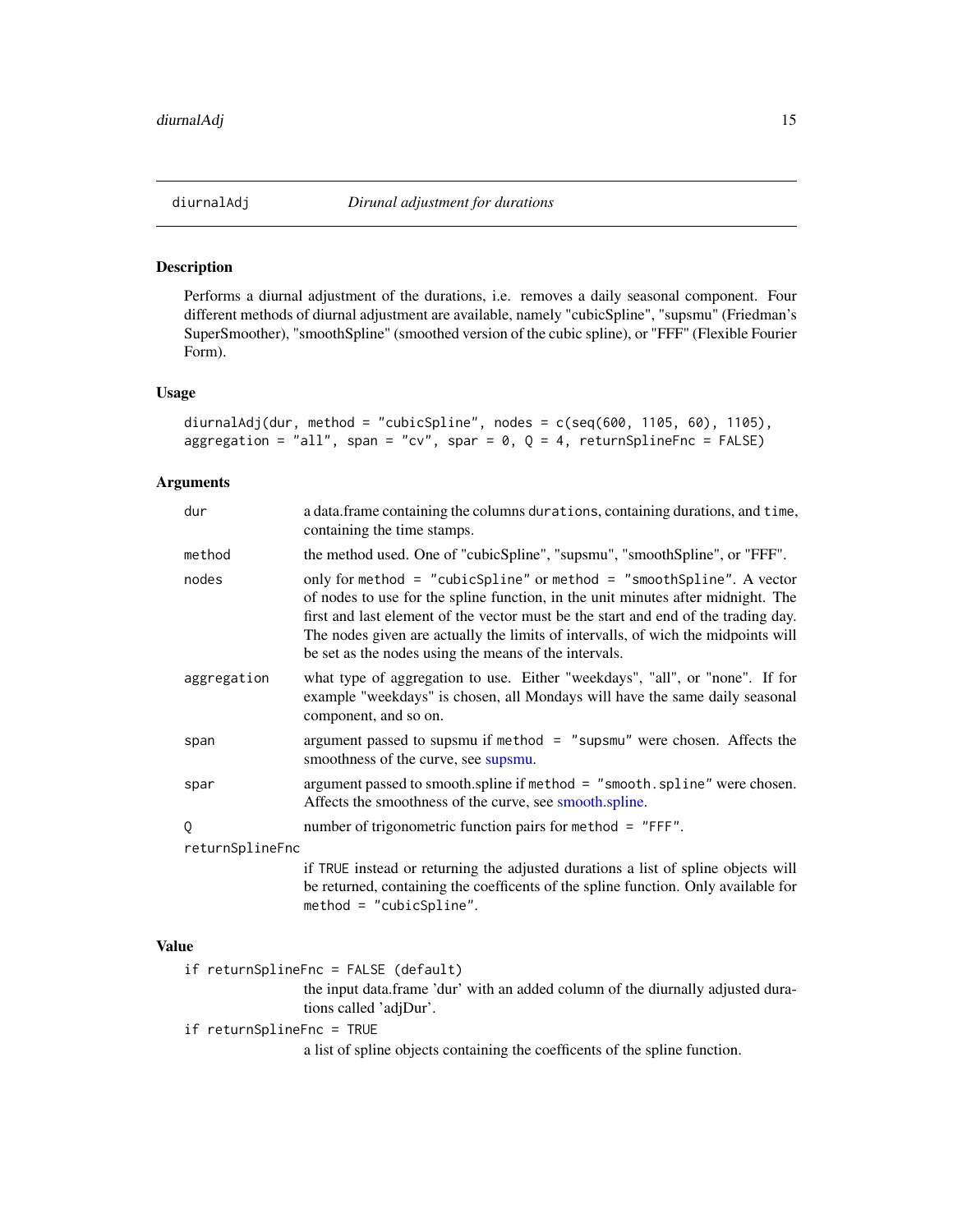#### Author(s)

Markus Belfrage

# Examples

```
diurnalAdj(durData, aggregation = "none", method = "supsmu")
## Not run:
head(durData)
f \le diurnalAdj(durData, aggregation = "weekdays", method = "FFF", Q = 3)
head(f)
f <- diurnalAdj(durData, aggregation = "all", returnSplineFnc = TRUE)
f
## End(Not run)
```
Finite mixture of inverse Gaussian Distributions *Finite mixture of inverse Gaussian Distribution*

# Description

Density (PDF), distribution function (CDF), and hazard function for Finite mixture of inverse Gaussian Distributions.

# Usage

```
dmixinvgauss(x, theta = .2, lambda = .1, gamma = .05, forceExpectation = F)
pmixinvgauss(q, theta = .2, lambda = .1, gamma = .05, forceExpectation = F)
mixinvgaussHazard(x, theta = .2, lambda = .1, gamma = .05, forceExpectation = F)
```
# Arguments

x, q vector of quantiles. theta, lambda, gamma parameters, see 'Details'. forceExpectation

logical; if TRUE, the expectation of the distribution is forced to be 1..

# Details

The finite mixture of inverse Gaussian distributions was used by Gomes-Deniz and Perez-Rodrigues (201X) for ACD-models. Its PDF is:

$$
f(x) = \frac{\gamma + x}{\gamma + \theta} \sqrt{\frac{\lambda}{2\pi x^3}} \exp \left[ -\frac{\lambda (x - \theta)^2}{2x \theta^2} \right].
$$

<span id="page-15-0"></span>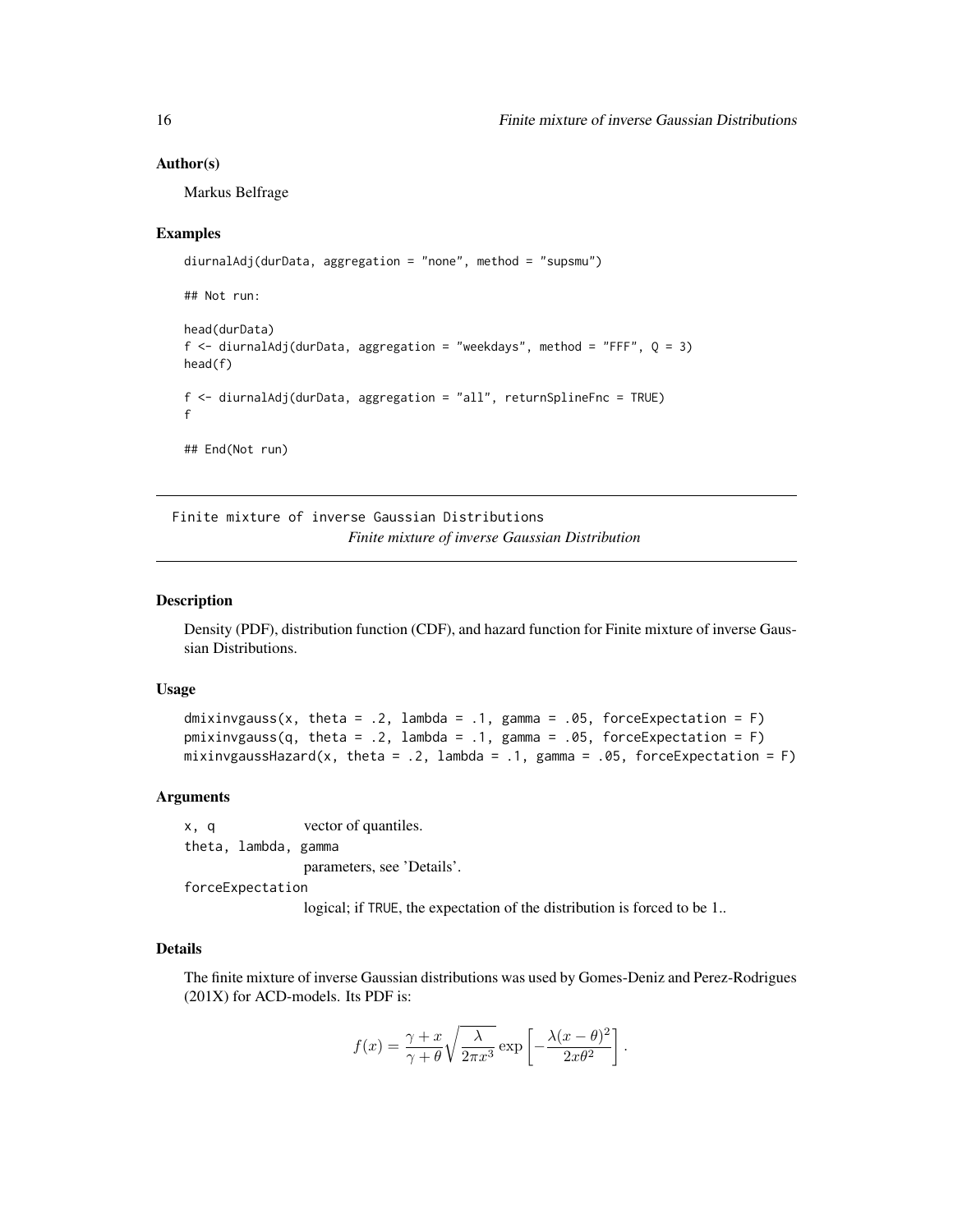# <span id="page-16-0"></span>GeneralizedGammaDist 17

If forceExpectation = TRUE the distribution is transformed by dividing the random variable with its expectation and using the change of variable function.

# References

Gomez-Deniz Perez-Rodriguez (201X) *Non-exponential mixtures, non-monotonic financial hazard functions and the autoregressive conditional duration model.* Working paper. Retrieved June 16, 2015, from http://dea.uib.es/digitalAssets/254/254084\_perez.pdf.

GeneralizedGammaDist *The generelized Gamma distribution*

# **Description**

Density (PDF), distribution function (CDF), quantile function (inverted CDF), random generation and hazard function for the generelized Gamma distribution with parameters gamma, kappa and lambda.

# Usage

```
dgengamma(x, gamma = 0.3, kappa = 1.2, lambda = 0.3, forceExpectation = F)
pgengamma(x, gamma = .3, kappa = 3, lambda = .3, forceExpectation = F)
qgengamma(p, gamma = .3, kappa = 3, lambda = .3, forceExpectation = F)
rgengamma(n = 1, gamma = .3, kappa = 3, lambda = .3, forceExpectation = F)
gengammaHazard(x, gamma = .3, kappa = 3, lambda = .3, forceExpectation = F)
```
#### Arguments

| $\times$ |                      | vector of quantiles.       |
|----------|----------------------|----------------------------|
| р        |                      | vector of probabilities.   |
| n        |                      | number of observations     |
|          | gamma, kappa, lambda |                            |
|          |                      | parameters, see 'Details'. |

forceExpectation

logical; if TRUE, the expectation of the distribution is forced to be 1 by letting theta be a function of the other parameters.

# Details

The PDF for the generelized Gamma distribution is:

$$
f(x) = \frac{\gamma x^{\kappa \gamma -1}}{\lambda^{\kappa \gamma} \Gamma(\kappa)} \exp \left\{-\left(\frac{x}{\lambda}\right)^{\gamma}\right\}
$$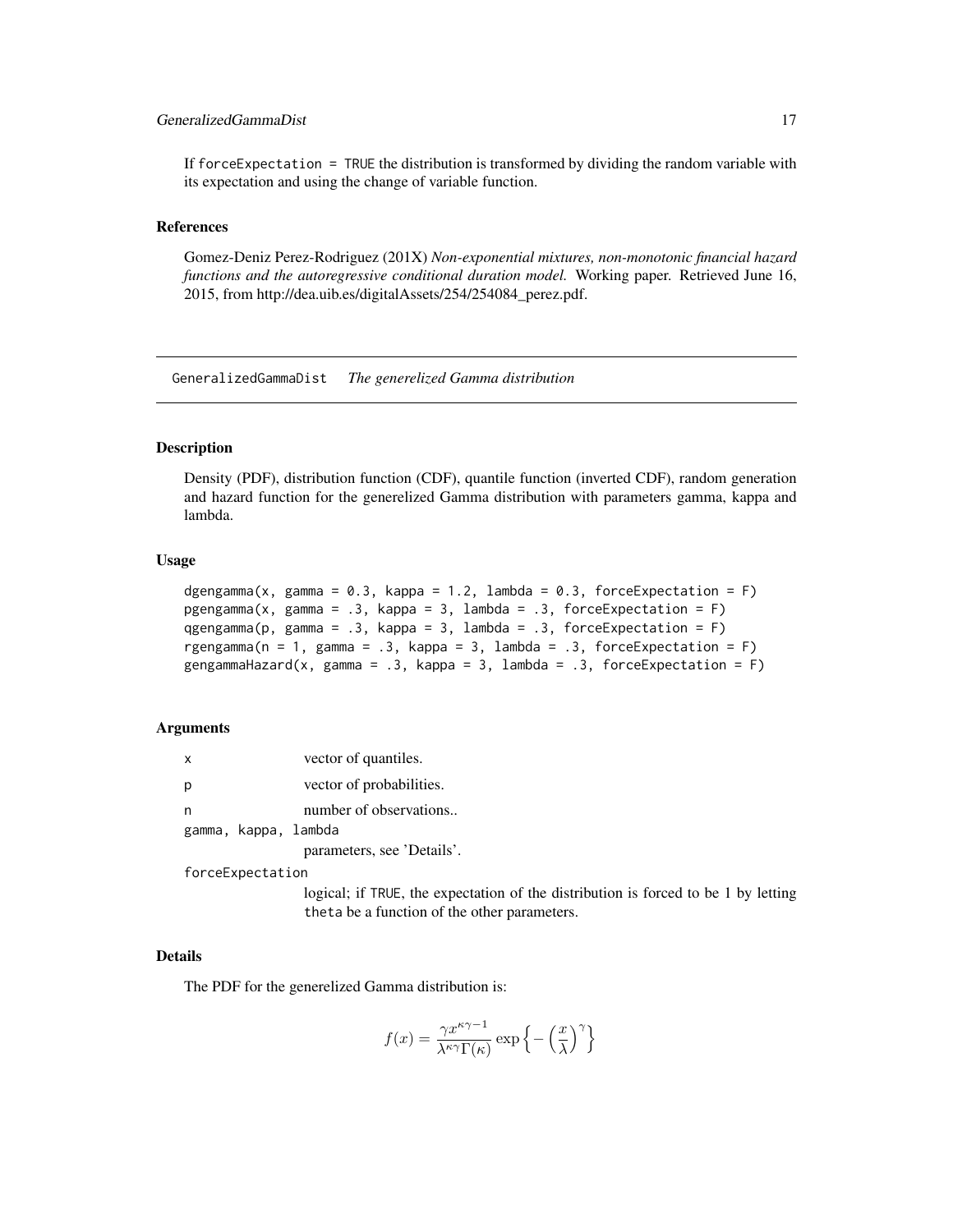# <span id="page-17-0"></span>Value

dgengamma gives the density (PDF), pgengamma gives the distribution function (CDF), qgengamma gives the quantile function (inverted CDF), rgenGamma generates random deviates, and genGammaHazard gives the hazard function.

# Author(s)

Markus Belfrage

plotDescTrans *Transactions plots*

# Description

Plots (1) the price over time, (2) volume traded over time for a given interval, and (3) number of transactions over time for a given interval.

# Usage

```
plotDescTrans(trans, windowunit = "hours", window = 1)
```
# Arguments

| trans      | a data. frame with the column 'time', 'price', and 'volume'. Currently only<br>works if all of those are available. |
|------------|---------------------------------------------------------------------------------------------------------------------|
| windowunit | the unit of the time interval. One of "secs", "mins", "hours", or "days".                                           |
| window     | a positive integer giving the length of the interval.                                                               |

# Examples

```
## Not run:
plotDescTrans(transData, windowunit = "hours", window = 1)
## End(Not run)
```
plotHazard *Hazard function plot*

# Description

Estimates and plots the hazard function from an estimatated ACD model.

```
plotHazard(fitModel, breaks = 20, implied = TRUE, xstop)
```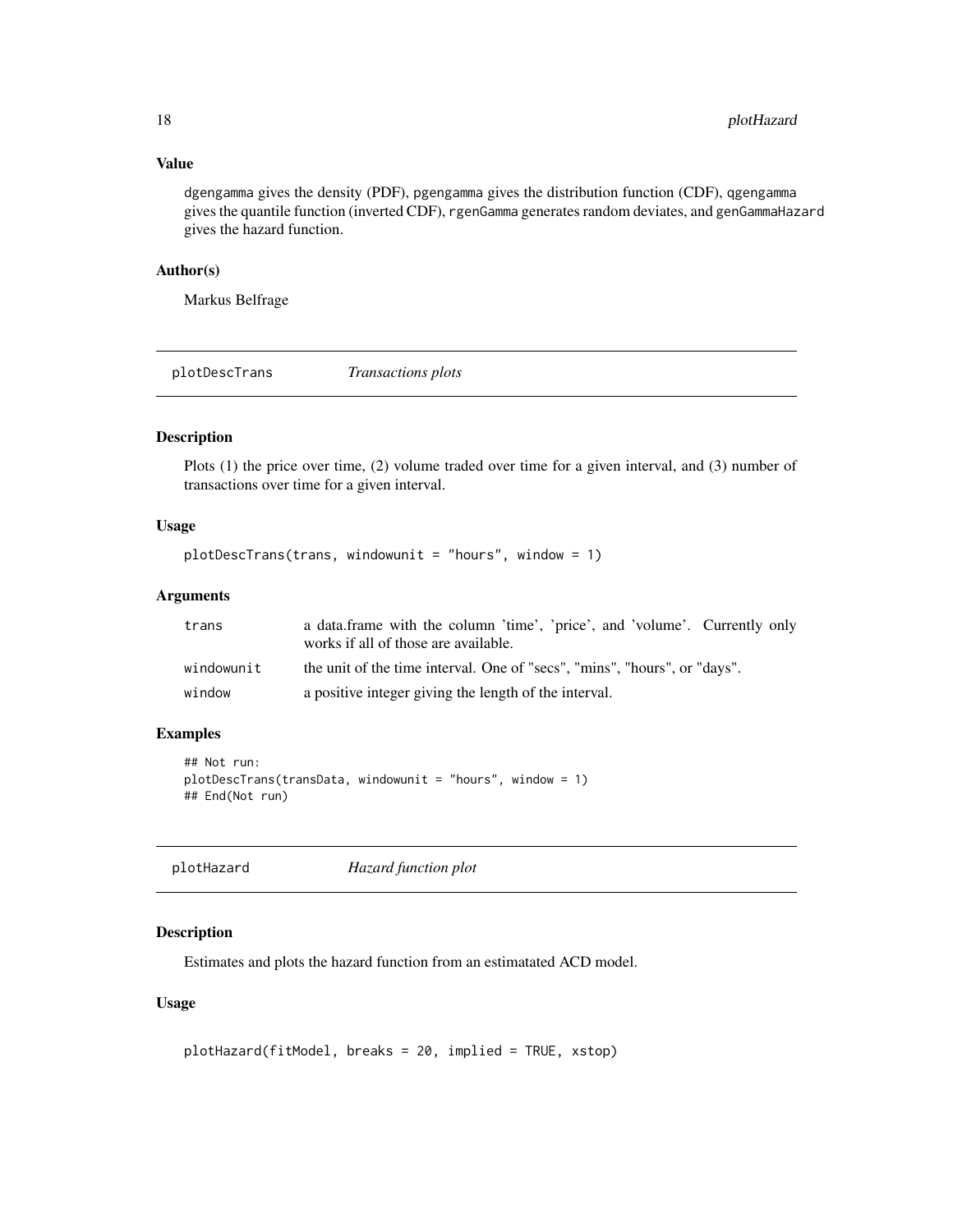# <span id="page-18-0"></span>plotHistAcd 19

#### Arguments

| fitModel | an estimated model of class acdFit. Can also be a numerical vector.                                                                                                                                   |
|----------|-------------------------------------------------------------------------------------------------------------------------------------------------------------------------------------------------------|
| breaks   | the number of quantiles used to estimate the hazard.                                                                                                                                                  |
| implied  | a logical flag. If TRUE then the implied hazard function using the distribution<br>parameter estimates will be plotted together with the nonparametric estimate of<br>the error term hazard function. |
| xstop    | where to stop plotting the implied hazard.                                                                                                                                                            |

# Details

This estimator of the hazard function is based on the one used by Engle and Russell (1998). It is modified sligthly to decrease its bias and inconsistency. However, the estimator is still not fully consistent when using a fixed number of breaks (quantiles).

# Author(s)

Markus Belfrage

# References

Engle, R.F and Russell, J.R. (1998) Autoregressive Conditional Duration: A New Model for Irregularly Spaced Transaction Data. *Econometrica*, 66(5): 1127-1162.

#### Examples

## Not run:

```
fitModelWei <- acdFit(adjDurData, dist = "wei")
plotHazard(fitModelWei)
```
## End(Not run)

plotHistAcd *Mean duration plot*

# Description

Plots the mean duration over time at chosen interval length

```
plotHistAcd(durations, windowunit = "mins", window = 1)
```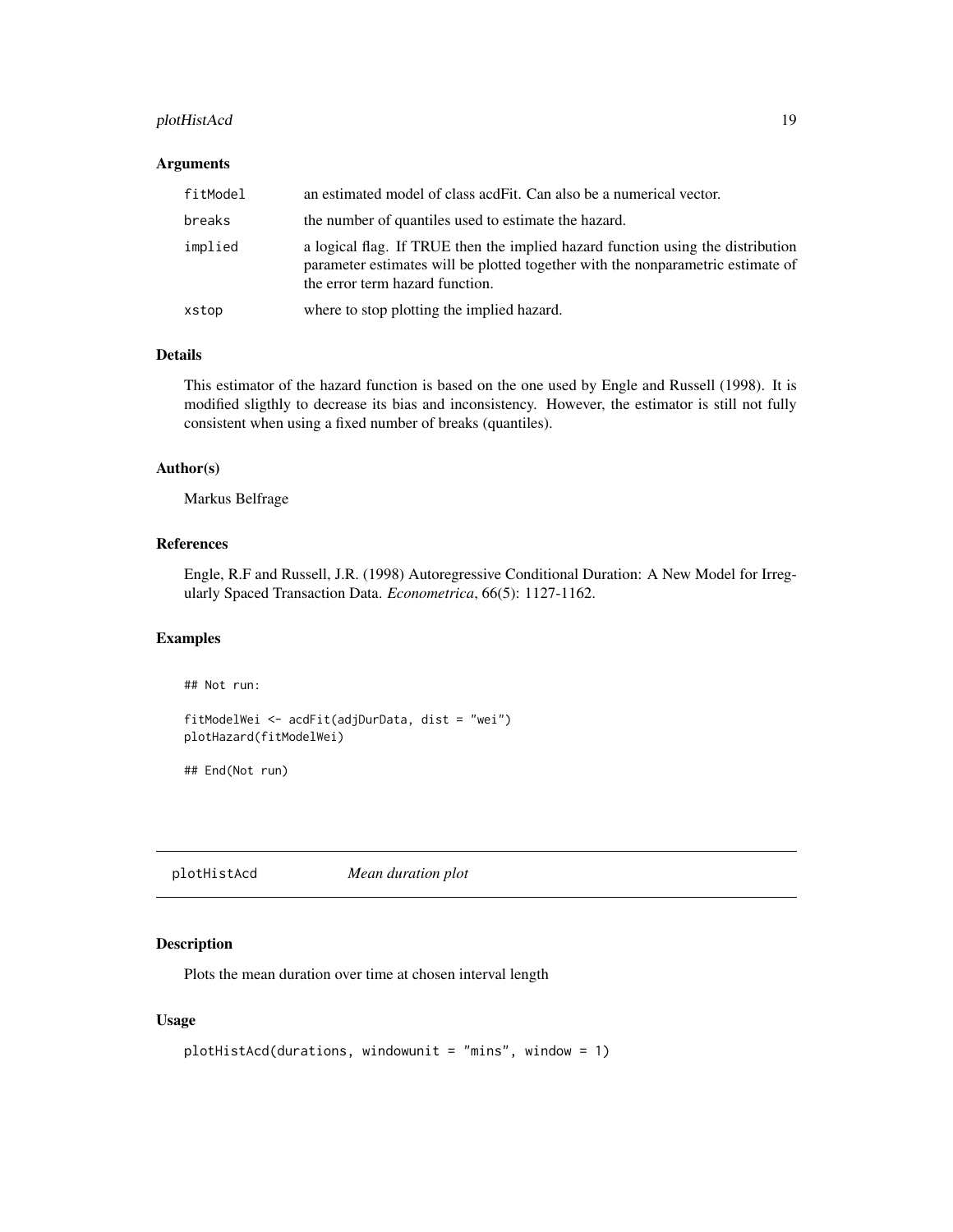# Arguments

| durations  | a data. frame containing the durations and their time stamps.             |
|------------|---------------------------------------------------------------------------|
| windowunit | the unit of the time interval. One of "secs", "mins", "hours", or "days". |
| window     | a positive integer giving the length of the interval.                     |

# Author(s)

Markus Belfrage

# Examples

```
plotHistAcd(durData, windowunit = "days", window = 1)
```
## Not run:

plotHistAcd(durData, windowunit = "mins", window = 30)

## End(Not run)

plotLL *Plots the response surface of the log likelihood of a fitted model.*

# Description

Plots the log likelihood for a fitted model against either one or two of the parameters at a time. This can help to find issues with for example poor identification of a model.

# Usage

```
plotLL(fitModel, parameter1 = 1, parameter2 = NULL,
param1sequence, param2sequence, startpoint = NULL, returnOutput = FALSE)
```
# Arguments

| fitModel   | a fitted model of class acd Fit.                                                                                                                                                                                                                                                     |
|------------|--------------------------------------------------------------------------------------------------------------------------------------------------------------------------------------------------------------------------------------------------------------------------------------|
| parameter1 | the first parameter for the log likelihood to be plotted against. Either the index<br>of the parameter as an integer, or the name of the parameter.                                                                                                                                  |
| parameter2 | the second parameter for the log likelihood to be plotted against. Either the<br>index of the parameter as an integer, or the name of the parameter. If left empty,<br>a plot with only the parameter1 will be drawn.                                                                |
|            | paramlsequence, paramlsequence                                                                                                                                                                                                                                                       |
|            | the sequence of points from with the log likelihood is computed. If left empty,<br>the log likelihood will be computed at 21 points spanning between MLE-3*SD<br>and MLE+3*SD in the one dimensional case, and the $11x11$ points for the same<br>range in the two dimensional case. |

<span id="page-19-0"></span>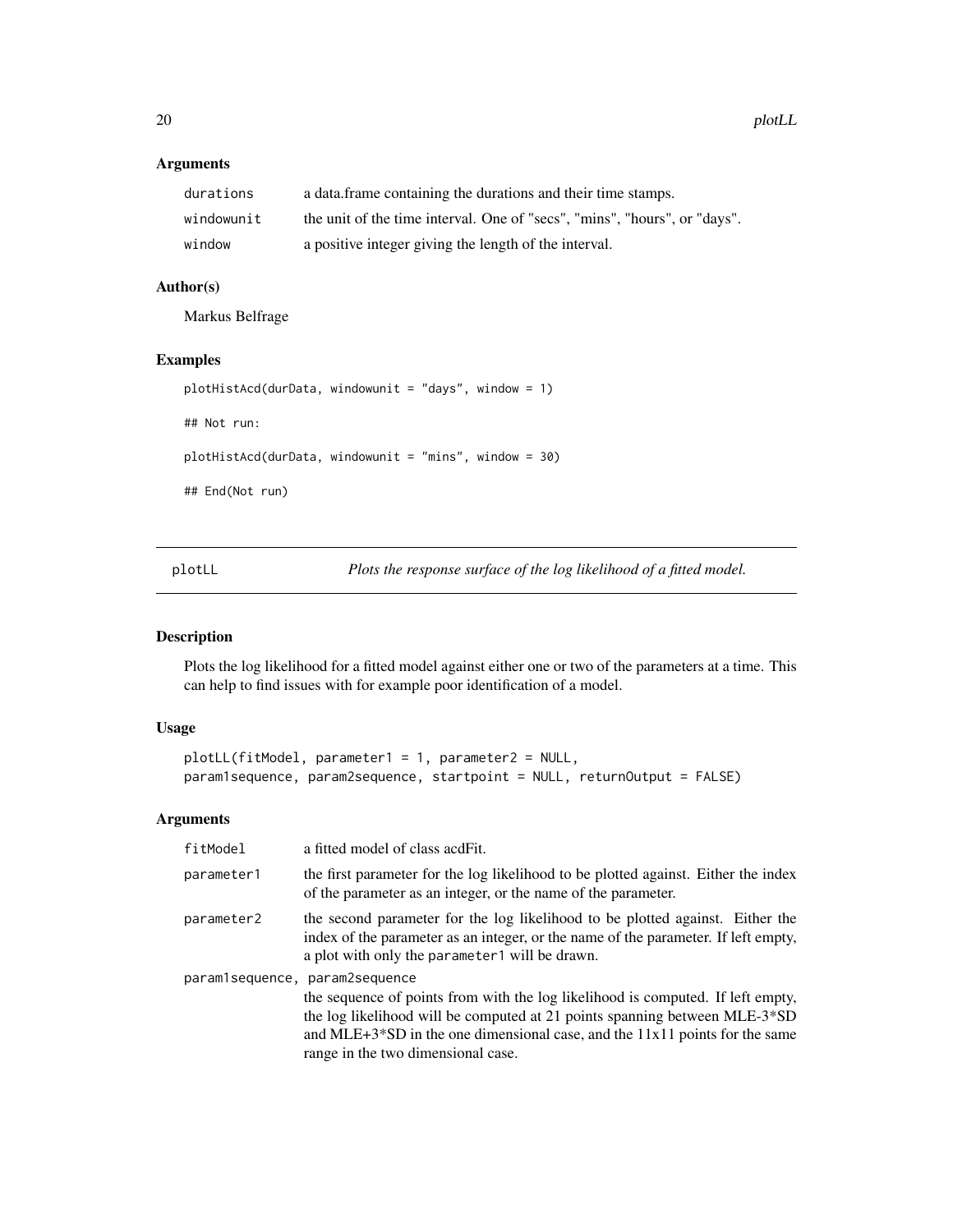<span id="page-20-0"></span>

| startpoint   | a vector of size equal to the number of parameters in the model. If this is sup-                           |
|--------------|------------------------------------------------------------------------------------------------------------|
|              | plied, the log likelihood will be evaluated at this point instead of the point of the                      |
|              | MLE (for the parameters not in parameter1 and parameter2).                                                 |
| returnOutput | a logical flag. If set to TRUE, the values of the response surface will be returned.<br>See 'value' below. |

# Value

Only if returnOutput = TRUE

1. For the one dimensional case: a data.frame with the columns 'logLikelihood', and 'param1sequence' for all the values of the parameter1 witch the log likelihood was evaluated at

2. For the two dimensional case: a list with the following items:

| para1 | a vector with the sequence of the parameter1 values.                        |
|-------|-----------------------------------------------------------------------------|
| para2 | a vector with the sequence of the parameter 2 values.                       |
| z.    | a matrix with the log likelihood values. The element at the ith row and jth |
|       | column is evaluated at the ith para1 value and jth para2 value.             |

# Author(s)

Markus Belfrage

# Examples

```
## Not run:
#Indicates identification issues with the generelized gamma distibution:
#(Try a diffrent 'startPara' in acdFit() to get slightly a better fit)
fitModel2 <- acdFit(durations = adjDurData[1:3000, ], dist = "gengamma")
seq1 <- seq(500, 1000, 50)
seq2 <- seq(.02, 0.045, 0.001)
plotLL(fitModel = fitModel2, parameter1 = "kappa", parameter2 = "gamma",
       param1sequence = seq1, param2sequence = seq2)
```
## End(Not run)

plotRollMeanAcd *Plots rolling means of durations*

# Description

Plots rolling means of durations

#### Usage

plotRollMeanAcd(durations, window = 500)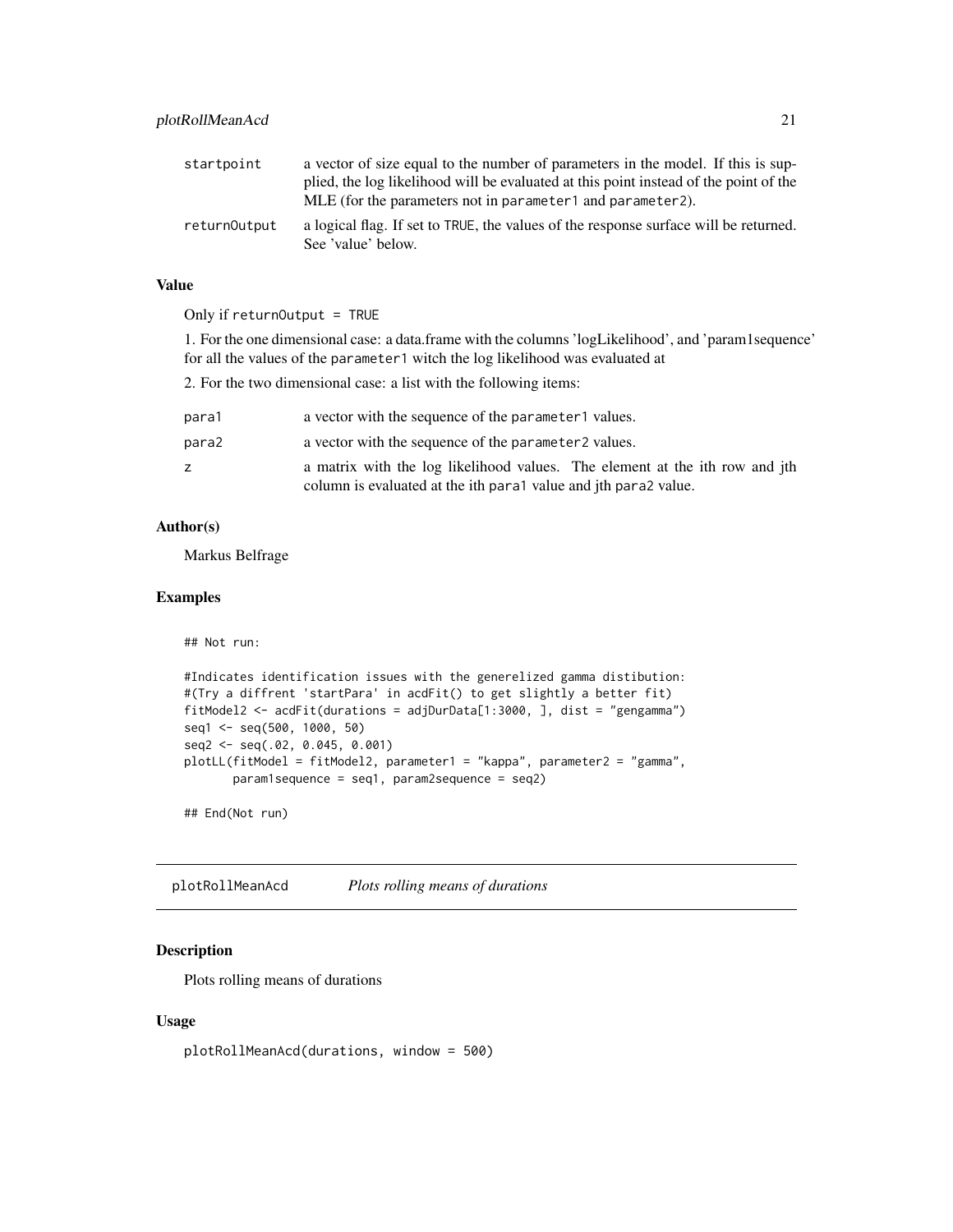# Arguments

| durations | a data frame containing the column 'time' and 'durations'. |
|-----------|------------------------------------------------------------|
| window    | the length of the rolling window.                          |

# Examples

plotRollMeanAcd(durData, window = 500)

plotScatterAcd *Scatter plot for ACD models*

# Description

Function to help scatter plot different variables of a fitted ACD model and superimposes a smoothed conditional mean using ggplot2. Can be used to investigate the possible need for non-linear models and issues with the diurnal adjustment.

# Usage

```
plotScatterAcd(fitModel, x = "muHats", y = "residuals", x \log = 0, y \log = 0,
                          colour = NULL, xlim = NULL, ylim = NULL, alpha = 1/10,
                            smoothMethod = "auto")
```
# Arguments

| fitModel     | a fitted model of class "acdFit"                                                                                                                                                                                                                                                        |
|--------------|-----------------------------------------------------------------------------------------------------------------------------------------------------------------------------------------------------------------------------------------------------------------------------------------|
| $\mathsf{x}$ | the variable used on the x-axis. One of "muHats", "residuals", "durations", "ad-<br>jDur", "dayTime", "time", or "index".                                                                                                                                                               |
| У            | the variable used on the y-axis. One of "muHats", "residuals", "durations", "ad-<br>jDur", "dayTime", "time", or "index".                                                                                                                                                               |
| xlag         | number of lags used for the variable shown on the x-axis.                                                                                                                                                                                                                               |
| ylag         | number of lags used for the variable shown on the y-axis.                                                                                                                                                                                                                               |
| colour       | a possible third variable to be represented with a colour scale. One of "muHats",<br>"residuals", "durations", "adjDur", "dayTime", or "time".                                                                                                                                          |
| xlim         | a vector of the limits of the x-axis to possibly zoom in on a certain region.                                                                                                                                                                                                           |
| ylim         | a vector of the limits of the y-axis to possibly zoom in on a certain region.                                                                                                                                                                                                           |
| alpha        | alpha parameter passed to ggplot2. For large data sets many data points will<br>overlap. The alpha parameter can make the points transparent, making it easier<br>to distinguish the density of different region. Takes the value between 1 (opaque)<br>and 0 (completely transparent). |
| smoothMethod | value passed as smooth argument to ggplot2. See stat_smooth.                                                                                                                                                                                                                            |

<span id="page-21-0"></span>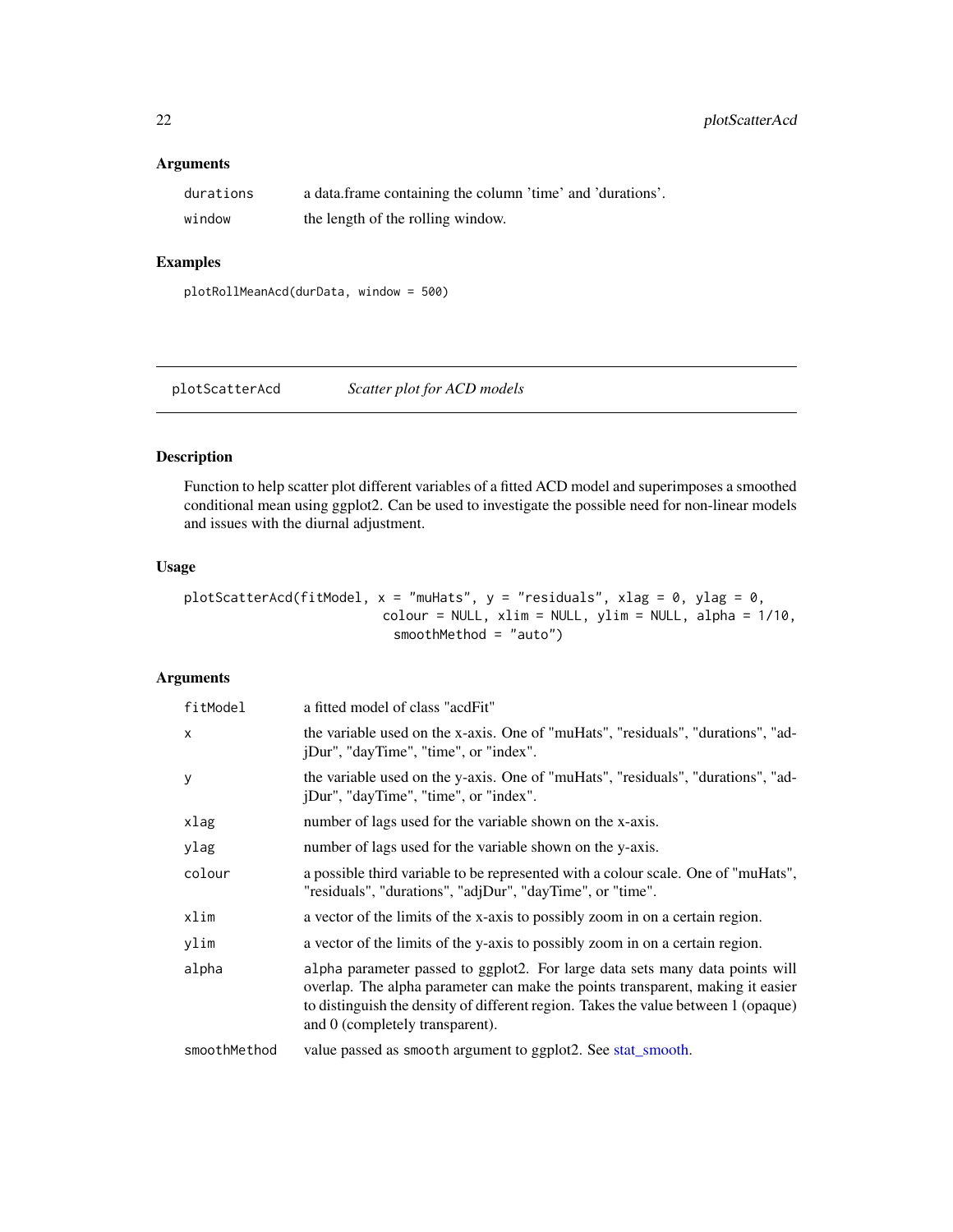# <span id="page-22-0"></span>qqplotAcd 23

# Author(s)

Markus Belfrage

# Examples

## Not run:

```
# The mean residuals are too small for small values of the estimated conditional
# mean, suggesting a need for a different conditional mean model specification:
fitModel <- acdFit(adjDurData)
plotScatterAcd(fitModel, x = "muHats", y = "residuals")
```
## End(Not run)

# qqplotAcd *Quantile-Quantile plot of the residuals*

# Description

Plots a QQ-plot of the residuals and the theoretical quantiles implied by the model estimates.

# Usage

qqplotAcd(fitModel, xlim = NULL, ylim = NULL)

# Arguments

| fitModel | a fitted ACD model, <i>i.e.</i> an object of class "acdFit" |
|----------|-------------------------------------------------------------|
| xlim     | an optional vector of limits for the x-axis                 |
| vlim     | an optional vector of limits for the y-axis                 |

# Examples

```
fitModelExp <- acdFit(adjDurData, dist = "exp")
qqplotAcd(fitModelExp)
```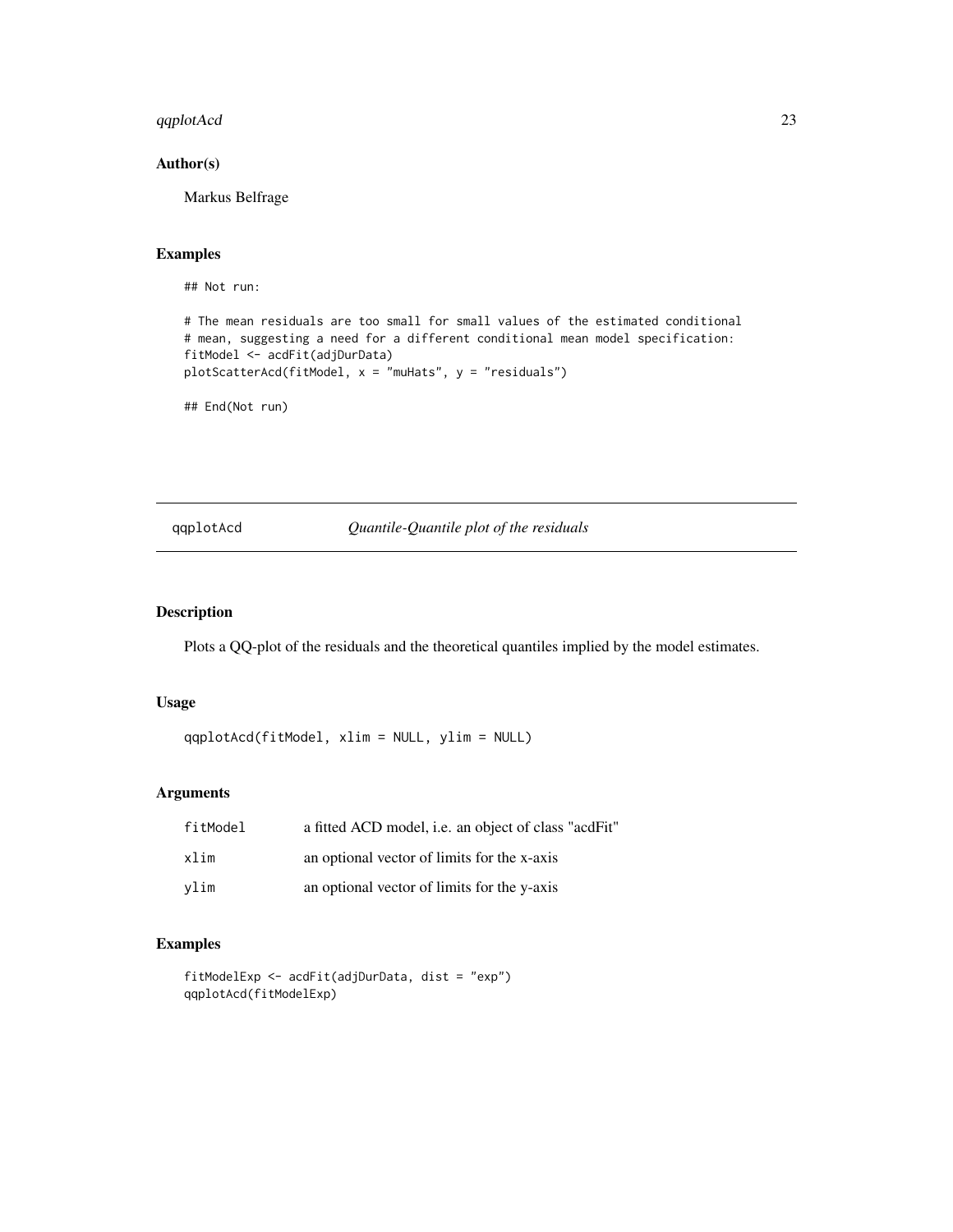<span id="page-23-1"></span><span id="page-23-0"></span>

# Description

Density (PDF), distribution function (CDF), quantile function (inverted CDF), random generation, exepcted value, and hazard function for the q-Weibull distribution.

#### Usage

```
dqweibull(x, a = .8, qdist = 1.2, b = 1, forceExpectation = F)
pqweibull(q, a = .8, qdist = 1.2, b = 1, forceExpectation = F)
qqweibull(p, a = .8, qdist = 1.2, b = 1, forceExpectation = F)
rqweibull(n = 1, a = .8, qdist = 1.2, b = 1, forceExpectation = F)
qweibullExpectation(a = .8, qdist = 1.2, b = 1)
qweibullHazard(x, a = .8, qdist = 1.2, b = 1, forceExpectation = F)
```
# Arguments

| x, q        | vector of quantiles.       |
|-------------|----------------------------|
| p           | vector of probabilities.   |
| n           | number of observations.    |
| a, qdist, b | parameters, see 'Details'. |

forceExpectation

logical; if TRUE, the expectation of the distribution is forced to be 1 by letting b be a function of the other parameters.

# Details

The PDF for the q-Weibull distribution is:

$$
f(\epsilon) = (2-q) \frac{a}{b^a} \epsilon^{a-1} \left[ 1 - (1-q) \left( \frac{\epsilon}{b} \right)^a \right]^{\frac{1}{1-q}}
$$

The distribution was used for ACD models by Vuorenmaa (2009).

#### References

Vuorenmaa, T. (2009) *A q-Weibull Autoregressive Conditional Duration Model with an Application to NYSE and HSE data.* Available at SSRN: http://ssrn.com/abstract=1952550.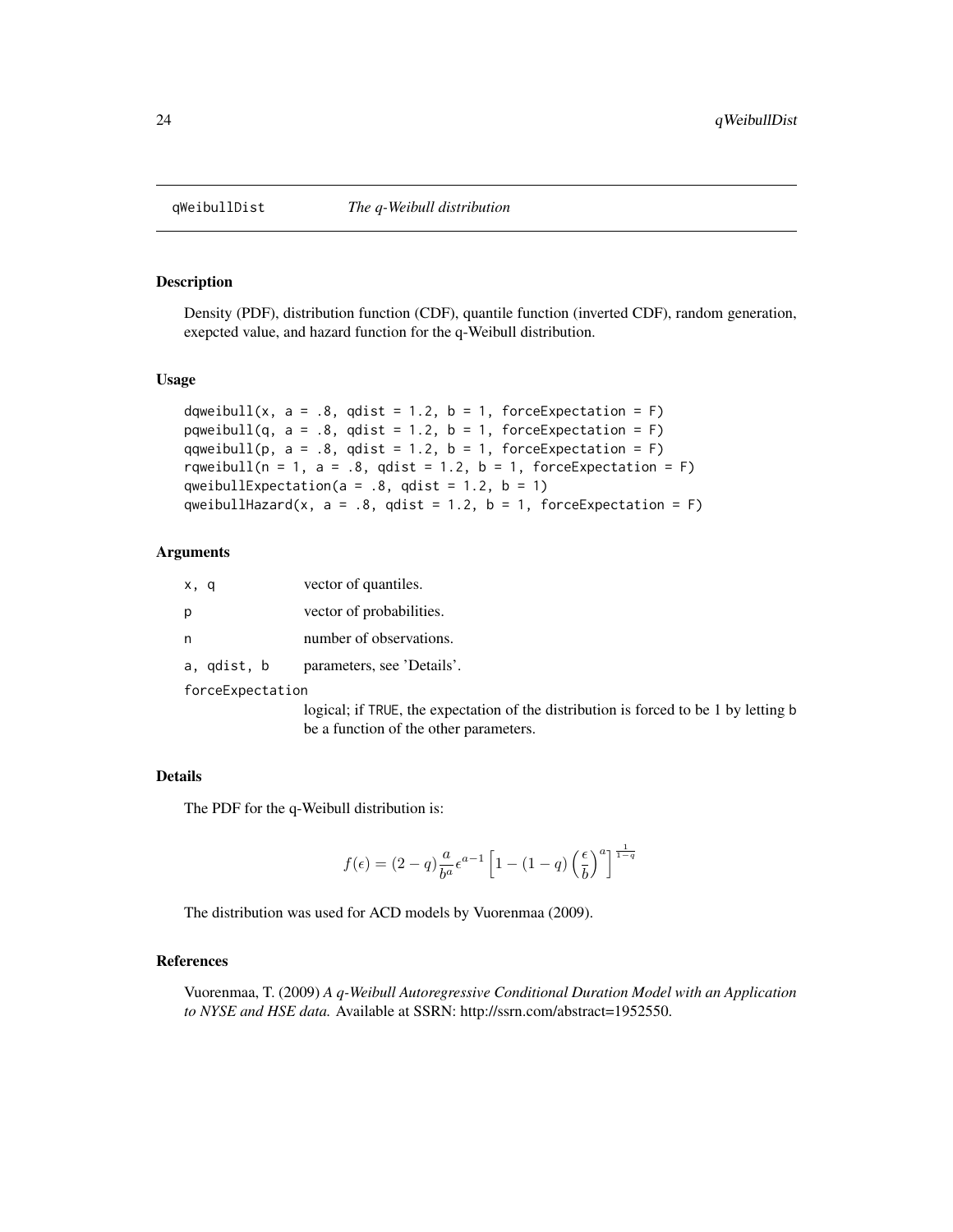<span id="page-24-0"></span>resiDensityAcd *Residual Density Histogram*

#### Description

Plots a density histogram of the residuals and superimposes the density implied by the model estimates.

# Usage

```
resiDensityAcd(fitModel, xlim = NULL, binwidth = .1, density = FALSE)
```
# Arguments

| fitModel | a fitted ACD model, i.e. an object of class "acdFit" |
|----------|------------------------------------------------------|
| xlim     | an optional vector of limits for the x-axis          |
| binwidth | the width of the bins of the density histogram.      |
| density  | if TRUE a kernel density estimate will be added      |

# Author(s)

Markus Belfrage

# Examples

```
## Not run:
fitModelBurr <- acdFit(adjDurData, dist = "burr")
resiDensityAcd(fitModelBurr)
## End(Not run)
```
sim\_ACD *ACD simulation*

# Description

Simulates a sample from a specified ACD model and error term distribution dist. The error terms can also be sampled from residuals. The possibility of including a diurnal seasonal component in the simulated sample is included.

```
sim_ACD(N = 1000, model = "ACD", dist = "exponential", param = NULL, order = NULL,
   Nburn = 50, startX = c(1), startMu = c(1), errors = NULL, sampleErrors = TRUE,
   roundToSec = FALSE, rm0 = FALSE, diurnalFactor = FALSE, splineObj = NULL,
    open = NULL, close = NULL)
```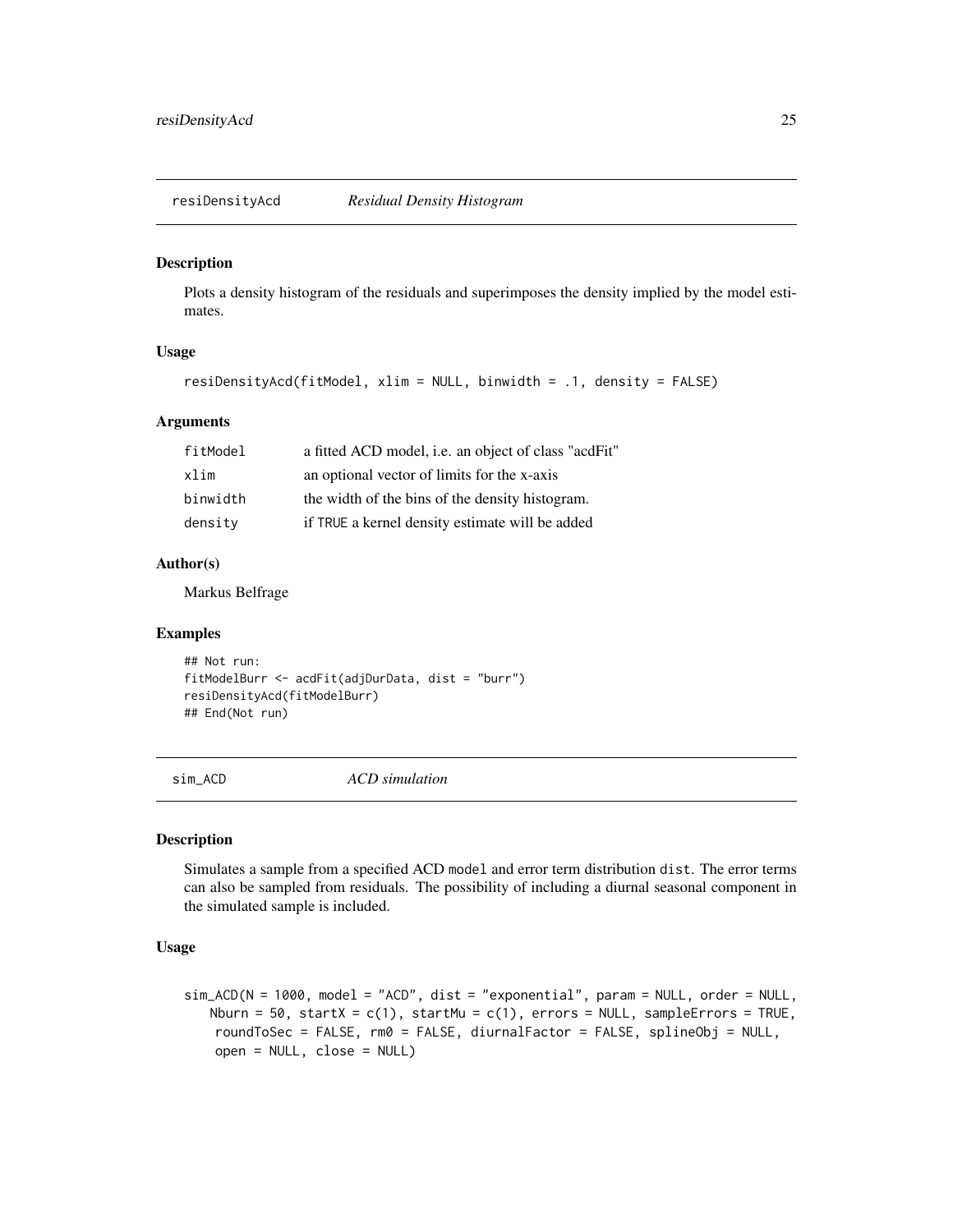# Arguments

| N             | sample size                                                                                                                                                                                                                                                                                 |
|---------------|---------------------------------------------------------------------------------------------------------------------------------------------------------------------------------------------------------------------------------------------------------------------------------------------|
| model         | the class of conditional mean duration specification. One of "ACD", "LACD1",<br>"LACD2", "AMACD","ABACD", "SNIACD" or "LSNIACD".                                                                                                                                                            |
| dist          | the distribution of the error terms (only if errors are left out). Must be one of<br>"exponential", "weibull", "burr", "gengamma" or "genf".                                                                                                                                                |
| param         | a vector of the parameters of the DGP (data generating process).                                                                                                                                                                                                                            |
| order         | a vector describing the order of the conditional mean duration specification, e.g.<br>order = $c(1,1)$ for an ACD(1,1) model.                                                                                                                                                               |
| Nburn         | the number of burned observations. Used to lower the effect of the start values<br>of the simulated series.                                                                                                                                                                                 |
| startX        | a vector of values to start the simulation from.                                                                                                                                                                                                                                            |
| startMu       | a vector of conditional mean values to start the simulation from.                                                                                                                                                                                                                           |
| errors        | a vector of error terms. If provided and sampleErrors = TRUE the errors will be<br>sampled from this vector (with replacement). If instead sampleErrors = FALSE<br>the error terms will be matched by the errors vector non stochastic (must then<br>be of the same length as $N + Nburn$ ) |
| sampleErrors  | logical flag, see errors above. Default is TRUE.                                                                                                                                                                                                                                            |
| roundToSec    | if TRUE the simulated sample will be discretized with 1 second (unit) precision.                                                                                                                                                                                                            |
| rm0           | if TRUE zero durations will be removed. Will the result in a smaller sample than<br>N.                                                                                                                                                                                                      |
| diurnalFactor | if TRUE the simulated data will include a diurnal factor. The diurnal factor is<br>from a fitted cubic spline given as argument to splineObj. If the argument<br>splineObj is empty, a default fitted cubic spline from transData using aggre-<br>gation over weekdays will be used.        |
| splineObj     | a cubic spline return by diurnal Adj(). Currently only works with cubic splines<br>fitted with weekday aggregation. Also see diurnalFactor above.                                                                                                                                           |
| open          | only used if diurnalFactor = TRUE and a splineObj were provided. The<br>time the exchange opens trading (as used in the fitted spline0bj), for example<br>open = $"10:00:00".$                                                                                                              |
| close         | only used if diurnalFactor = TRUE and a splineObj were provided. The<br>time the exchange close trading (as used in the fitted spline0bj), for example<br>close = $"18:25:00".$                                                                                                             |

# Value

a numerical vector of simulated ACD durations

# Author(s)

Markus Belfrage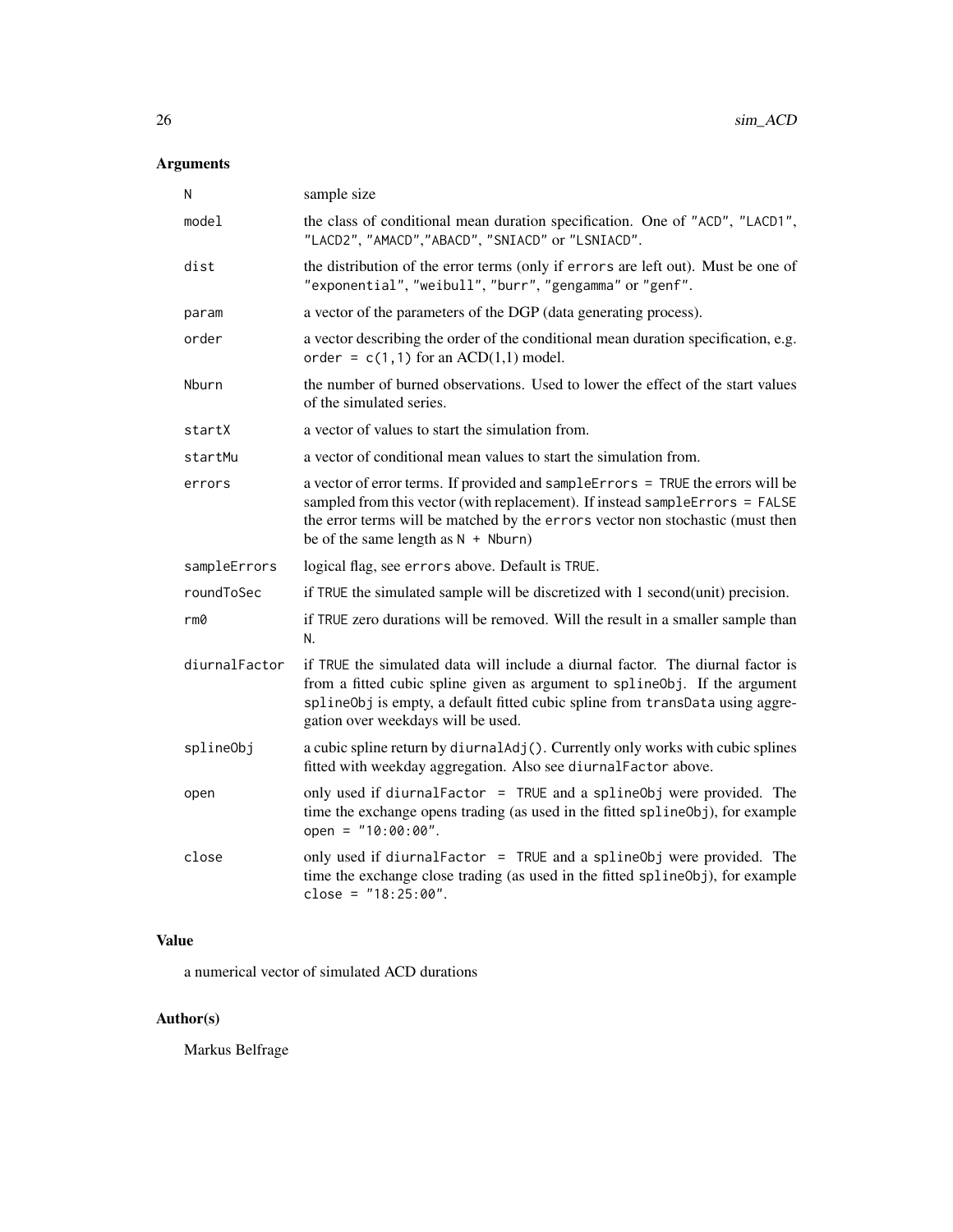# <span id="page-26-0"></span>standardizeResi 27

### Examples

```
x \leq -\sin\left(\frac{1}{2}\right) #simulates 1000 observations from an ACD(1,1) with exp. errors as default
acdfit(x)
```
standardizeResi *Residual standardization*

#### Description

Standardizes residuals from a fitted ACD model of class 'acdFit' by a probability integral transformation (taking the CDF, using the estimated distribution parameters, of the residuals) or by returning the Cox-Snell residuals.

#### Usage

```
standardizeResi(fitModel, transformation = "probIntegral")
```
# Arguments

fitModel a fitted ACD model of class 'acdFit'.

transformation type of transformation done, either "probIntegral", or "cox-snell".

#### Details

The probability integral transformation is done by taking the CDF of the residuals from the model estimation, using the estimated distribution parameters. Under correct specification the probability integral transformed residuals should be iid. uniform(0, 1).

The Cox-Snell residuals is the computed by taking the integrated hazard of the residuals from the model estimation, using the estimated distribution parameters. Under correct specification the probability integral transformed residuals should be iid. unit exponentially distributed.

<span id="page-26-1"></span>testRmACD *LM test of no Remaining ACD (Meitz and Terasvirta, 2006)*

# Description

Tests if there is any remaining ACD structure in the residuals

```
testRmACD(fitModel, pStar = 2, robust = TRUE)
```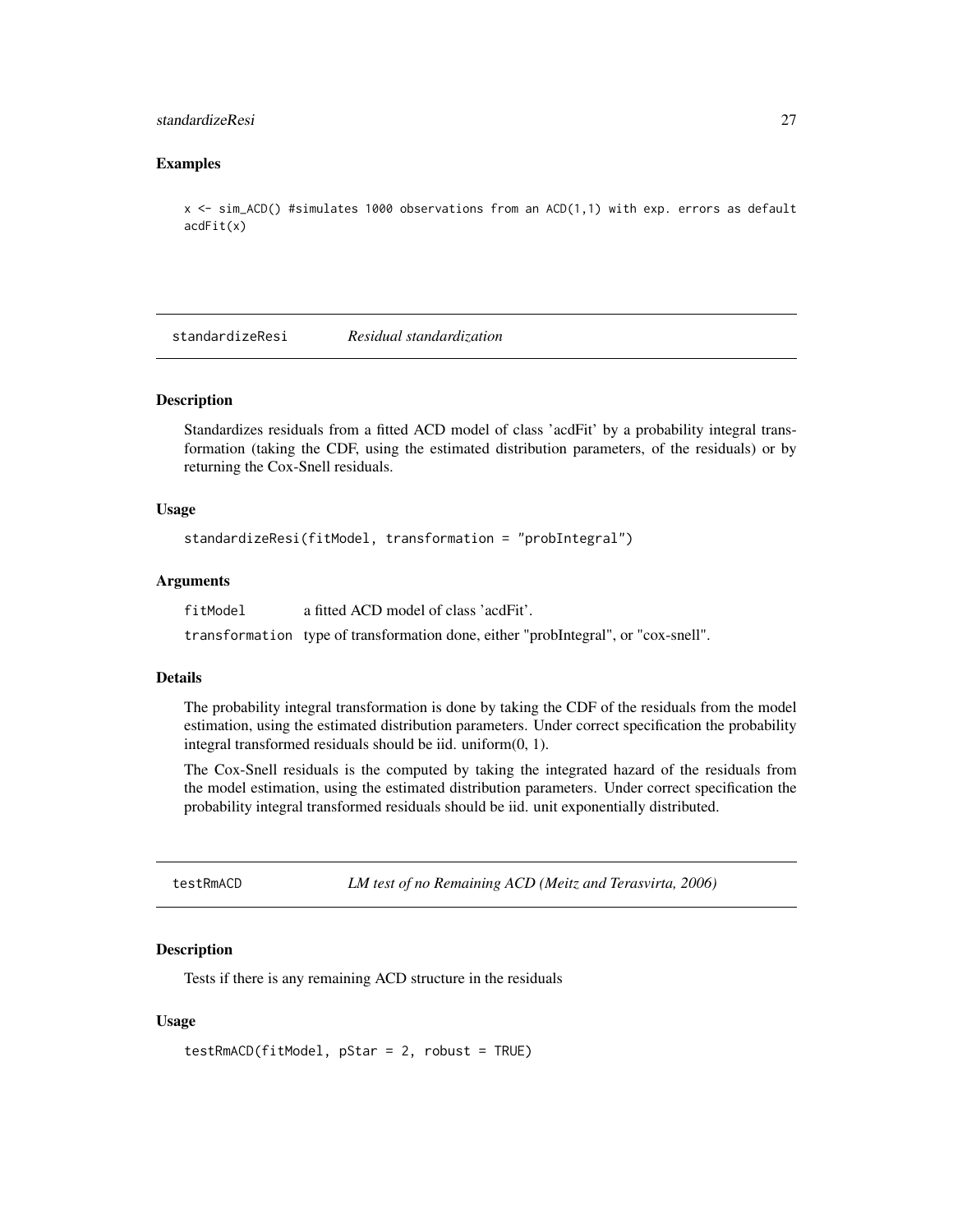# <span id="page-27-0"></span>Arguments

| fitModel | a fitted ACD model, <i>i.e.</i> an object of class "acdFit".                                                                                                                                                      |
|----------|-------------------------------------------------------------------------------------------------------------------------------------------------------------------------------------------------------------------|
| pStar    |                                                                                                                                                                                                                   |
| robust   | if TRUE the LM statistic will be calculated using the "robust" version, making its<br>asymptotic behavior unaffected by possible misspecification of the error term<br>distribution (Meitz and Terasvirta, 2006). |

# Details

For the model

the function tests the null hypothesis

# Value

a list of:

| chi2 | the value of the LM statistic.    |
|------|-----------------------------------|
| p٧   | the pyalue of the test statistic. |

### Author(s)

Markus Belfrage

# References

Meitz, M. and Terasvirta, T. (2006). *Evaluating models of autoregressive conditional duration*. Journal of Business and Economic Statistics 24: 104-124.

# See Also

[testTVACD](#page-28-1), [testSTACD](#page-27-1).

# Examples

```
fitModel3000obs <- acdFit(adjDurData[1:3000,])
testRmACD(fitModel3000obs, pStar = 2, robust = TRUE)
```
<span id="page-27-1"></span>

| testSTACD | LM test against Smooth Transition ACD models (Meitz and Terasvirta, |
|-----------|---------------------------------------------------------------------|
|           | 2006)                                                               |

# Description

Tests if the alpha parameters and the constant should be varying with the value of the lagged durations, according to a logistic transition function.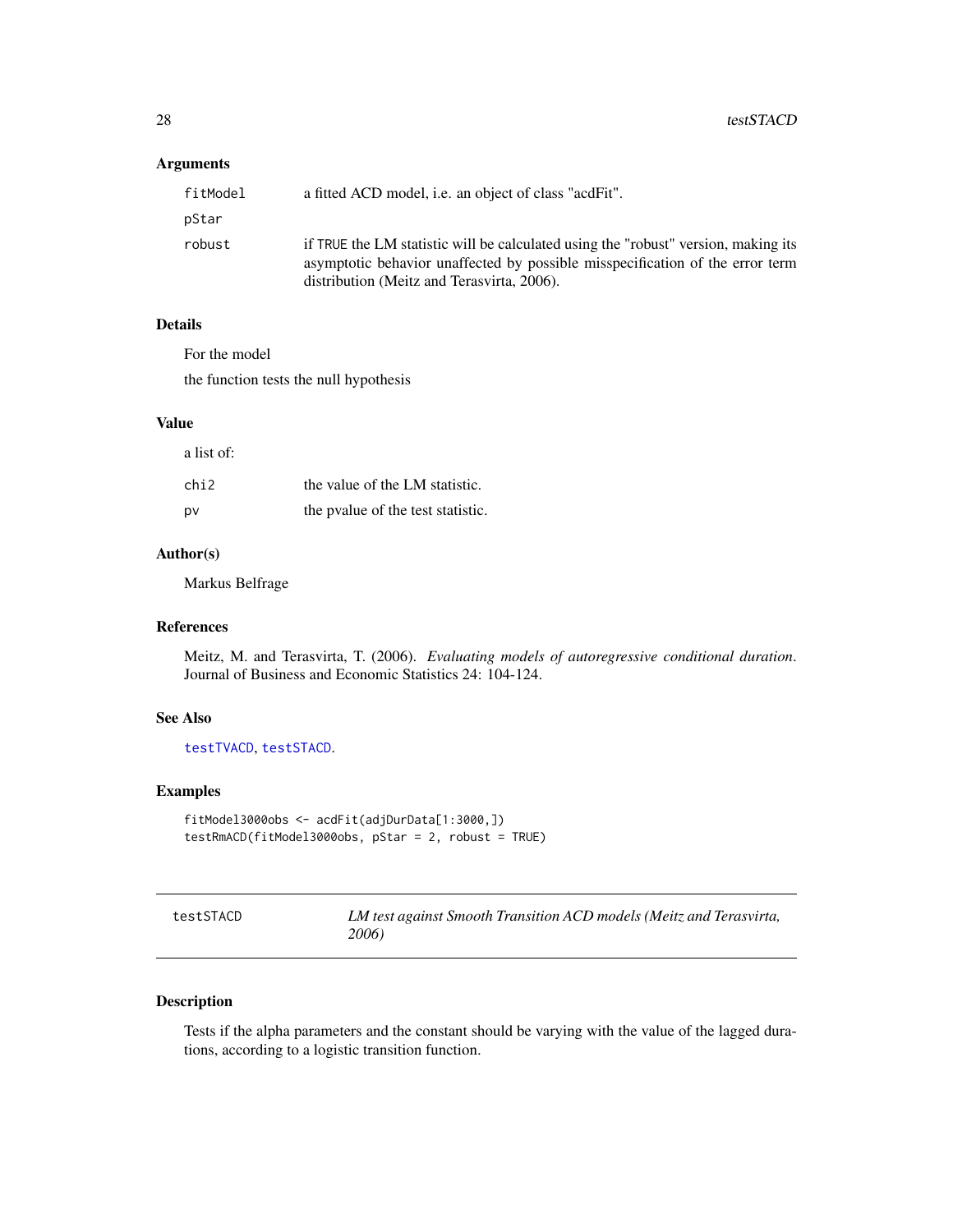#### <span id="page-28-0"></span>testTVACD 29

# Usage

testSTACD(fitModel, K = 2, robust = TRUE)

# Arguments

| fitModel | a fitted ACD model, <i>i.e.</i> an object of class "acdFit".                                                                                                                                                      |
|----------|-------------------------------------------------------------------------------------------------------------------------------------------------------------------------------------------------------------------|
| K.       | the order of the logistic transition function used for the alternative hypothesis.                                                                                                                                |
| robust   | if TRUE the LM statistic will be calculated using the "robust" version, making its<br>asymptotic behavior unaffected by possible misspecification of the error term<br>distribution (Meitz and Terasvirta, 2006). |

# Value

a list of:

| chi2 | the value of the LM statistic.    |
|------|-----------------------------------|
| p٧   | the pyalue of the test statistic. |

# See Also

[testRmACD](#page-26-1), [testTVACD](#page-28-1).

# Examples

fitModel3000obs <- acdFit(adjDurData[1:3000,]) testSTACD(fitModel3000obs, K = 2, robust = TRUE)

<span id="page-28-1"></span>

| testTVACD | LM test against Time-Varying ACD models (Meitz and Terasvirta, |  |  |
|-----------|----------------------------------------------------------------|--|--|
|           | 2006)                                                          |  |  |

# Description

Tests if the parameters are time-varying.

```
testTVACD(fitModel, K = 2, type = "total", robust = TRUE)
```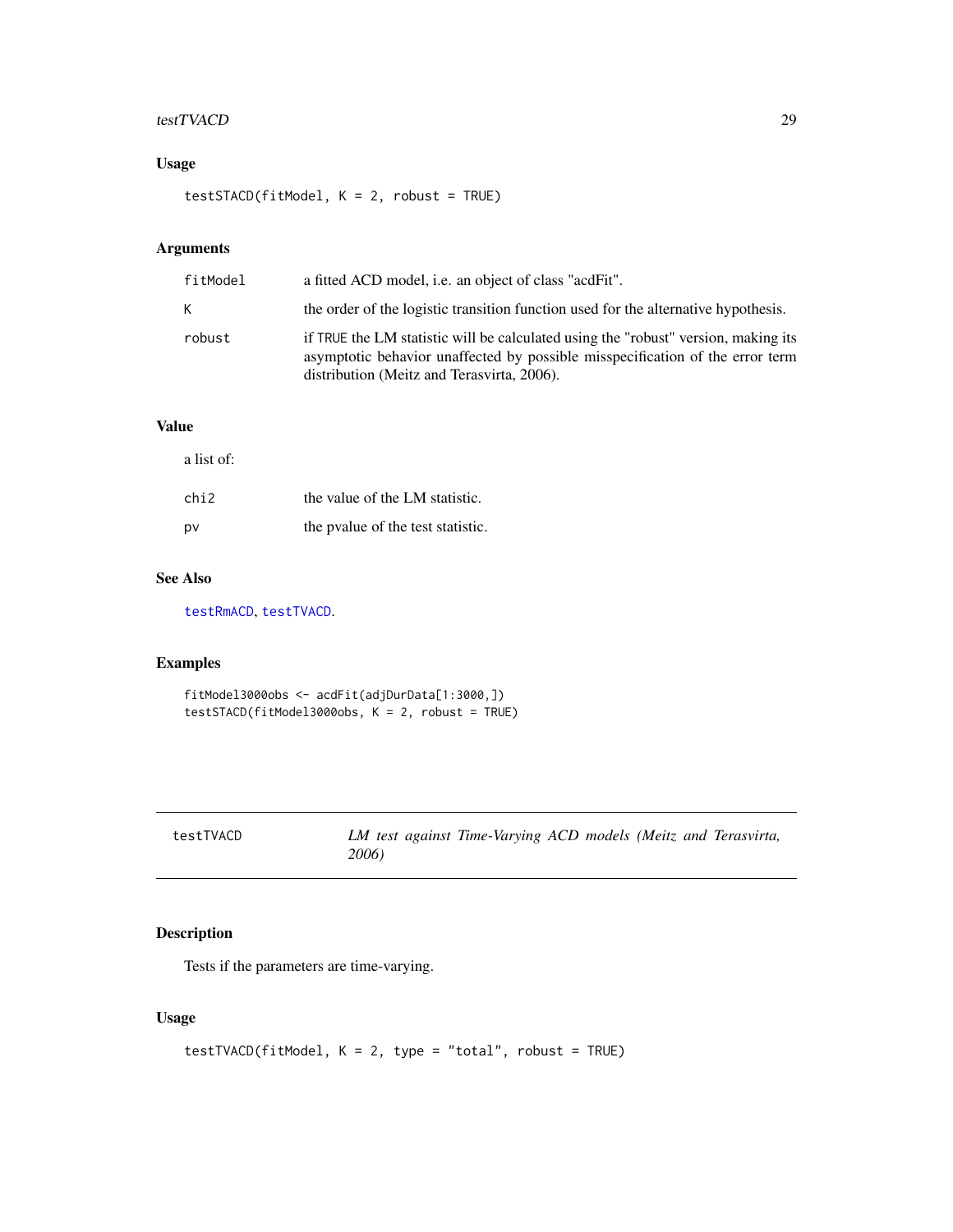#### <span id="page-29-0"></span>Arguments

| fitModel | a fitted ACD model, i.e. an object of class "acdFit".                                                                                                                                                                            |
|----------|----------------------------------------------------------------------------------------------------------------------------------------------------------------------------------------------------------------------------------|
| K.       | the order of the logistic transition function used for the alternative hypothesis.                                                                                                                                               |
| type     | either "total" or "intraday". If "total", the possible time varying parameters under<br>the alternative varies over the total time of the sample, whereas for "intraday",<br>the time variable is time of the day. See 'Details' |
| robust   | if TRUE the LM statistic will be calculated using the "robust" version, making its<br>asymptotic behavior unaffected by possible misspecification of the error term<br>distribution (Meitz and Terasvirta, 2006).                |

# Details

This function tests the fitted standard ACD model against the TVACD model of Meitz and Terasvirta (2006). The TVACD model lets the ACD parameters vary over time by a logistic transition function.

In one specification, the time variable is total time, and a test rejecting the null in favor of this alternative specification would indicate that the ACD parameters are changing over time over the total sample.

The other specification lets the parameters be intraday varying, by letting the transition variable be the time of the day. Failing this test could indicate that the diurnal adjustment was inadequate at removing any diurnal component.

#### Value

a list of:

| chi2 | the value of the LM statistic.    |
|------|-----------------------------------|
| p٧   | the pyalue of the test statistic. |

# Author(s)

Markus Belfrage

# References

Meitz, M. and Terasvirta, T. (2006). *Evaluating models of autoregressive conditional duration*. Journal of Business and Economic Statistics 24: 104-124.

#### See Also

[testRmACD](#page-26-1), [testSTACD](#page-27-1).

#### Examples

```
fitModel5000obs <- acdFit(adjDurData[1:5000,])
testTVACD(fitModel5000obs, K = 2, type = "total", robust = TRUE)
testTVACD(fitModel5000obs, K = 2, type = "intraday", robust = TRUE)
```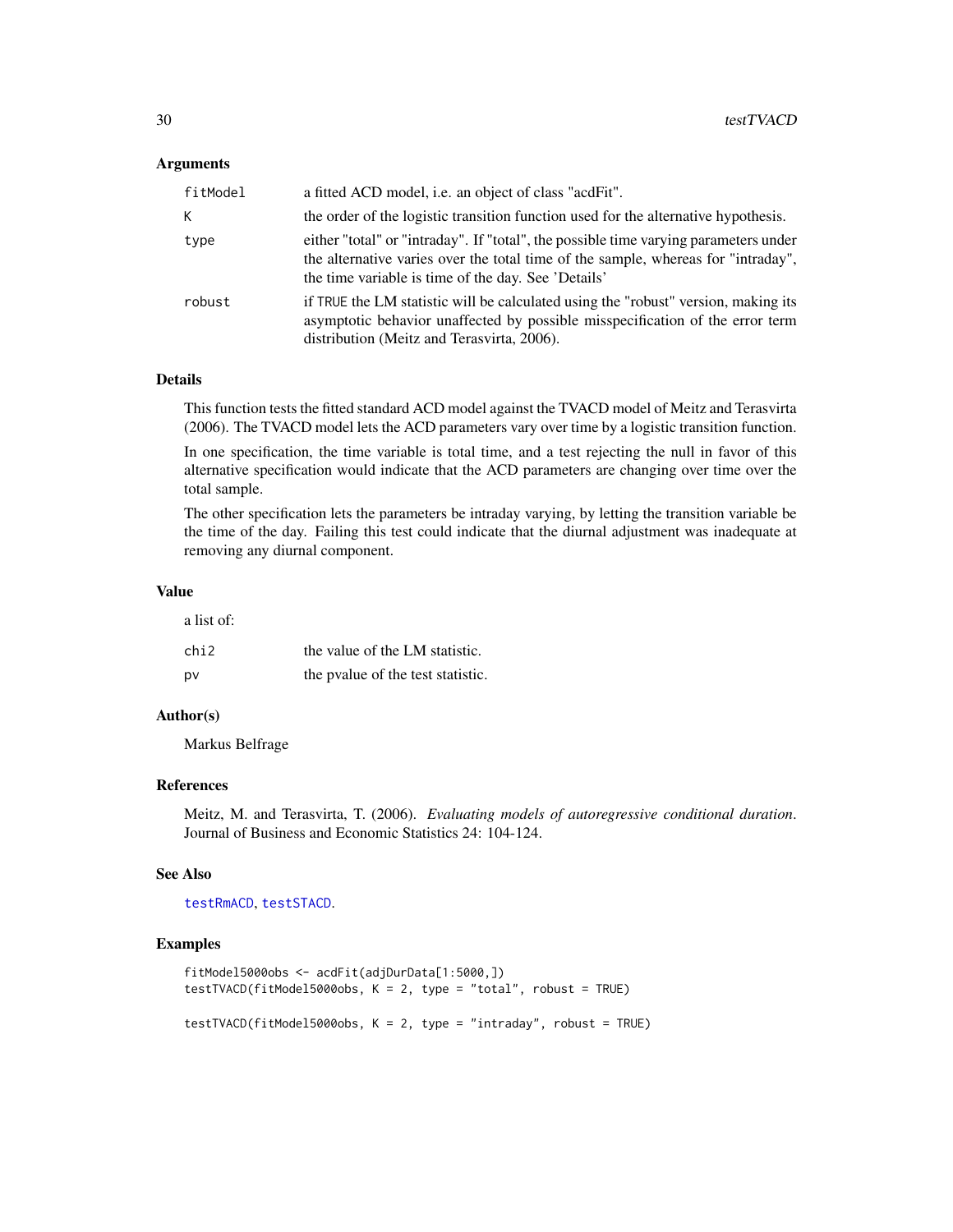# <span id="page-30-0"></span>**Index**

∗Topic hazard, residuals plotHazard, [18](#page-17-0) ∗Topic package ACDm-package, [2](#page-1-0) acdFit, [3](#page-2-0) acdFit-methods, [8](#page-7-0) ACDm *(*ACDm-package*)*, [2](#page-1-0) ACDm-package, [2](#page-1-0)

acf\_acd, [9](#page-8-0) adjDurData *(*DataFiles*)*, [12](#page-11-0)

BurrDist, [10](#page-9-0) burrExpectation *(*BurrDist*)*, [10](#page-9-0)

coef.acdFit *(*acdFit-methods*)*, [8](#page-7-0) computeDurations, [11](#page-10-0)

DataFiles, [12](#page-11-0) dburr *(*BurrDist*)*, [10](#page-9-0) defaultSplineObj *(*DataFiles*)*, [12](#page-11-0) dgenf, [12](#page-11-0) dgengamma *(*GeneralizedGammaDist*)*, [17](#page-16-0) Discreetly mixed Q-Weibull and exponential, [13](#page-12-0) Discreetly mixed Q-Weibull and ordinary Weibull, [14](#page-13-0) diurnalAdj, [15](#page-14-0) dmixinvgauss *(*Finite mixture of inverse Gaussian Distributions*)*, [16](#page-15-0) dmixqwe *(*Discreetly mixed Q-Weibull and exponential*)*, [13](#page-12-0) dmixqww *(*Discreetly mixed Q-Weibull and ordinary Weibull*)*, [14](#page-13-0) dqweibull *(*qWeibullDist*)*, [24](#page-23-0) durData *(*DataFiles*)*, [12](#page-11-0)

Finite mixture of inverse Gaussian Distributions, [16](#page-15-0)

GeneralizedGammaDist, [17](#page-16-0) genfHazard *(*dgenf*)*, [12](#page-11-0) gengammaHazard *(*GeneralizedGammaDist*)*, [17](#page-16-0)

mixinvgaussHazard *(*Finite mixture of inverse Gaussian Distributions*)*, [16](#page-15-0) mixqweHazard *(*Discreetly mixed Q-Weibull and exponential*)*, [13](#page-12-0) mixqwwHazard *(*Discreetly mixed Q-Weibull and ordinary Weibull*)*, [14](#page-13-0)

nlminb, *[3,](#page-2-0) [4](#page-3-0)*, *[7](#page-6-0)*

optim, *[3,](#page-2-0) [4](#page-3-0)*, *[7](#page-6-0)*

pburr *(*BurrDist*)*, [10](#page-9-0) pgenf *(*dgenf*)*, [12](#page-11-0) pgengamma *(*GeneralizedGammaDist*)*, [17](#page-16-0) plotDescTrans, [18](#page-17-0) plotHazard, [18](#page-17-0) plotHistAcd, [19](#page-18-0) plotLL, [20](#page-19-0) plotRollMeanAcd, [21](#page-20-0) plotScatterAcd, [22](#page-21-0) pmixinvgauss *(*Finite mixture of inverse Gaussian Distributions*)*, [16](#page-15-0) pmixqwe, *[14](#page-13-0)* pmixqwe *(*Discreetly mixed Q-Weibull and exponential*)*, [13](#page-12-0) pmixqww, *[14](#page-13-0)* pmixqww *(*Discreetly mixed Q-Weibull and ordinary Weibull*)*, [14](#page-13-0) POSIXlt, *[11](#page-10-0)* pqweibull *(*qWeibullDist*)*, [24](#page-23-0) predict.acdFit *(*acdFit-methods*)*, [8](#page-7-0) print, *[9](#page-8-0)*